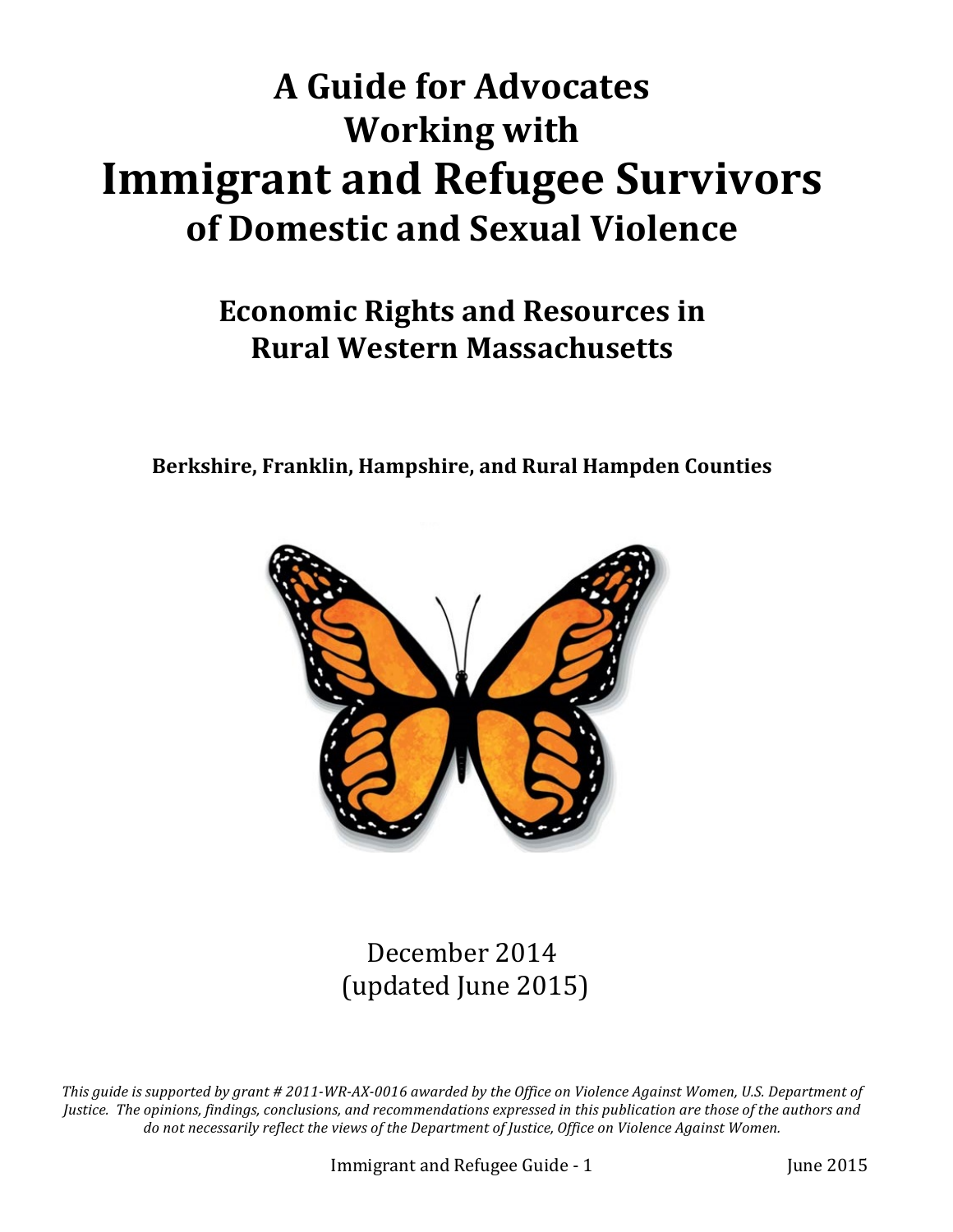Developed by Becca Bradburd For more information about this guide or the information in it, contact The Massachusetts Rural Domestic and Sexual *Violence Project (413) 586-7525*

With grateful acknowledgment to:

Carrie Love (Community Legal Aid), Hilary Greene (Berkshire Immigrant Center), Naomi Meyer (Greater Boston Legal Services), Pat Baker (Massachusetts Law Reform Institute), Quynh Dang (RISE Program, Massachusetts Dept. of Public Health), Ilana Gerjouy (NELCWIT), and the Economic Security for Survivors Task Force of the Massachusetts Rural Domestic and Sexual Violence Project (MRDSVP): Amy Waldman (MRDSVP) Cheryl Rogers (NELCWIT) Janis Broderick (Elizabeth Freeman Center) Marianne Winters (Safe Passage) Wendy Berg (Community Legal Aid) Carolyn Muzzi, (MA Department of Revenue) Nicole Kreisberg (American Institute for Economic Research) Trish Bonica (Fund for Economic Security & Safety) Holly Kosisky (Community Action) JAC Patrissi (The Carson Center at Valley Human Services) Sheridan Haines (Governor's Council to address Sexual Assault and Domestic Violence) Sayra Pinto (HarborCOV) Terry Person (Jane Doe, Inc.) Mindy Domb (Amherst Survival Center) Christine Diani (Montague Catholic Social Ministries) Monica Moran (Southern Hilltowns Domestic Violence Task Force) Gail Bobin (Hilltown Safety at Home)

#### *About the Massachusetts Rural Domestic and Sexual Violence Project (MRDSVP):*

*The MRDSVP, funded through a grant from the Federal Department of Justice, Office on Violence Against Women, is* a partnership between the Massachusetts Department of Public Health, four rural community based sexual and *domestic violence programs* (New England Learning Center for Women in Transition, Elizabeth Freeman Center, *Center for Women and Community at UMass/Amherst, and Safe Passage), Jane Doe Inc., Hilltown Community Health Centers Inc., and the Northwestern and Berkshire County District Attorney's Offices. The mission of the MRDSVP* is to reduce/eliminate domestic, dating and sexual violence in rural Massachusetts by providing *culturally relevant, accessible support and intervention to rural adult and adolescent survivors as well as extensive domestic and sexual violence community education, engagement and prevention initiatives. In addition, the Project* works to improve the systemic response to violence through coordination of community coalitions, public *awareness, and professional training in order to respond effectively to these issues.*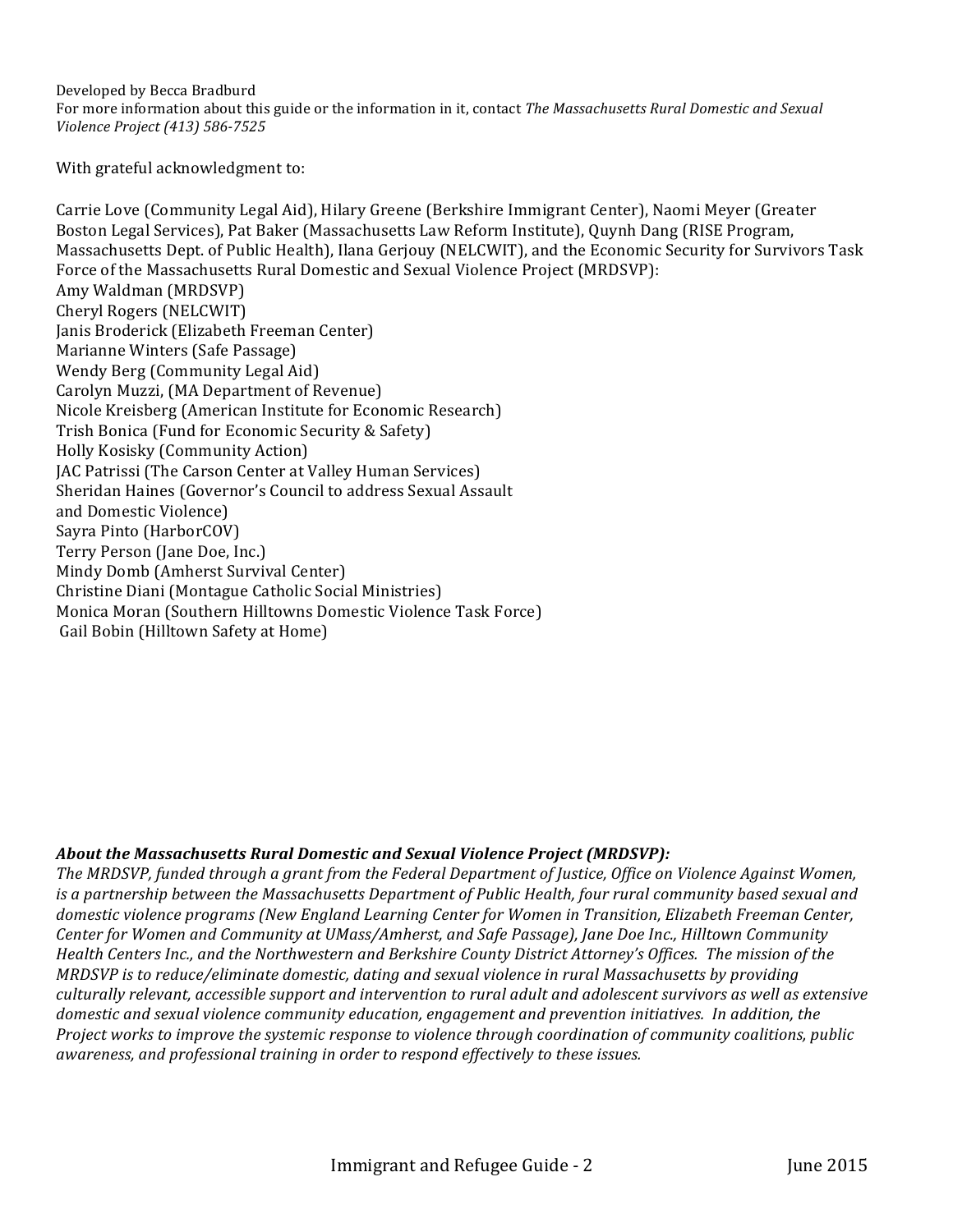# **Note on who this guide is for**

We designed this guide to be used by advocates for immigrant survivors of domestic and sexual violence when working directly with survivors. It's written to address the survivor her- or him-self ("you").

# **Note on how to use this guide**

We recognize that you (the survivor) may need very specific technical assistance when applying for immigration status or benefits. This guide is designed to give you a sense of what resources are available to you. We strongly recommend contacting your local immigrant resource center and Community Legal Aid for help accessing these resources. See the Immigrant Resource Centers section of this guide for contact information.

*If, after reading this guide, I feel I was wrongly denied benefits or that my* rights were not honored, what should I do?

 $\triangleright$  **Contact an immigrant resource center or Community Legal Aid immediately** if you (the survivor) feel you were wrongly denied benefits or that your rights were not honored (see Immigrant Resource Centers section).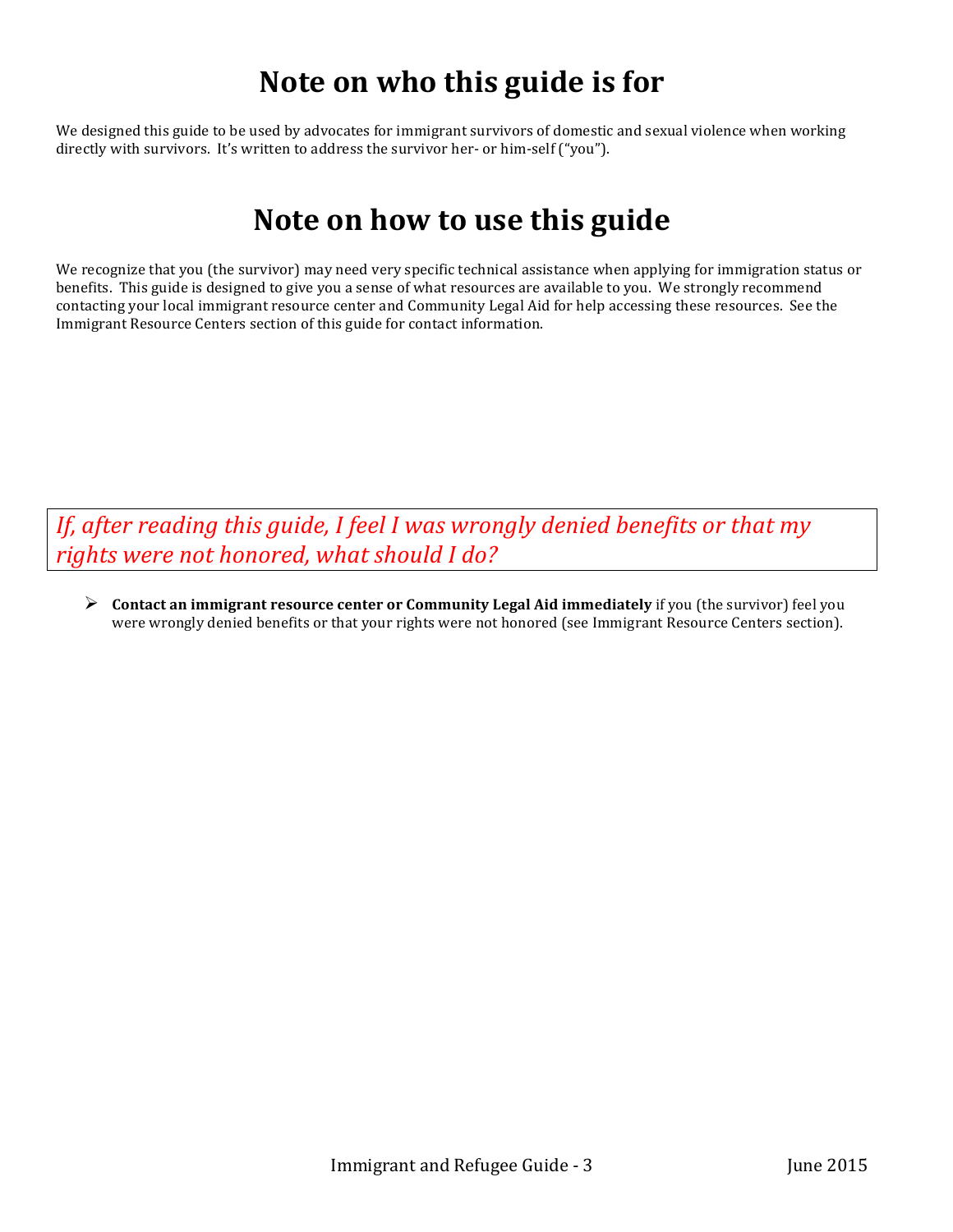# **Table of Contents by Topic**

| ${\bf \small \textbf{Immigrant Resource Centers} \color{black}.\textcolor{blue}{3.5\textwidth}.\textcolor{blue}{5.5\textwidth}.\textcolor{blue}{5.5\textwidth}.\textcolor{blue}{5.5\textwidth}.\textcolor{blue}{7.5\textwidth}.\textcolor{blue}{7.5\textwidth}.\textcolor{blue}{7.5\textwidth}.\textcolor{blue}{7.5\textwidth}.\textcolor{blue}{7.5\textwidth}.\textcolor{blue}{7.5\textwidth}.\textcolor{blue}{7.5\textwidth}.\textcolor{blue}{7.5\textwidth}.\textcolor{blue}{7.5\textwidth}.\textcolor{blue}{7.5\textwidth}.\textcolor{blue}{7.5\textwidth}.\textcolor{blue}{7$ |  |
|------------------------------------------------------------------------------------------------------------------------------------------------------------------------------------------------------------------------------------------------------------------------------------------------------------------------------------------------------------------------------------------------------------------------------------------------------------------------------------------------------------------------------------------------------------------------------------|--|
|                                                                                                                                                                                                                                                                                                                                                                                                                                                                                                                                                                                    |  |
|                                                                                                                                                                                                                                                                                                                                                                                                                                                                                                                                                                                    |  |
|                                                                                                                                                                                                                                                                                                                                                                                                                                                                                                                                                                                    |  |
|                                                                                                                                                                                                                                                                                                                                                                                                                                                                                                                                                                                    |  |
|                                                                                                                                                                                                                                                                                                                                                                                                                                                                                                                                                                                    |  |
| $\begin{tabular}{ c c c c c } \hline {\texttt{DACA}}\texttt{}{\texttt{}}\hline \multicolumn{1}{ c }{13}\\ \hline {\texttt{DAPA}}\texttt{}{\texttt{}}\hline \multicolumn{1}{ c }{14}\\ \hline \texttt{Legal Resources}}{15}\\ \hline \end{tabular}$                                                                                                                                                                                                                                                                                                                                 |  |
|                                                                                                                                                                                                                                                                                                                                                                                                                                                                                                                                                                                    |  |
|                                                                                                                                                                                                                                                                                                                                                                                                                                                                                                                                                                                    |  |
|                                                                                                                                                                                                                                                                                                                                                                                                                                                                                                                                                                                    |  |
|                                                                                                                                                                                                                                                                                                                                                                                                                                                                                                                                                                                    |  |
|                                                                                                                                                                                                                                                                                                                                                                                                                                                                                                                                                                                    |  |
|                                                                                                                                                                                                                                                                                                                                                                                                                                                                                                                                                                                    |  |
|                                                                                                                                                                                                                                                                                                                                                                                                                                                                                                                                                                                    |  |
|                                                                                                                                                                                                                                                                                                                                                                                                                                                                                                                                                                                    |  |
|                                                                                                                                                                                                                                                                                                                                                                                                                                                                                                                                                                                    |  |
|                                                                                                                                                                                                                                                                                                                                                                                                                                                                                                                                                                                    |  |
|                                                                                                                                                                                                                                                                                                                                                                                                                                                                                                                                                                                    |  |
|                                                                                                                                                                                                                                                                                                                                                                                                                                                                                                                                                                                    |  |
|                                                                                                                                                                                                                                                                                                                                                                                                                                                                                                                                                                                    |  |
|                                                                                                                                                                                                                                                                                                                                                                                                                                                                                                                                                                                    |  |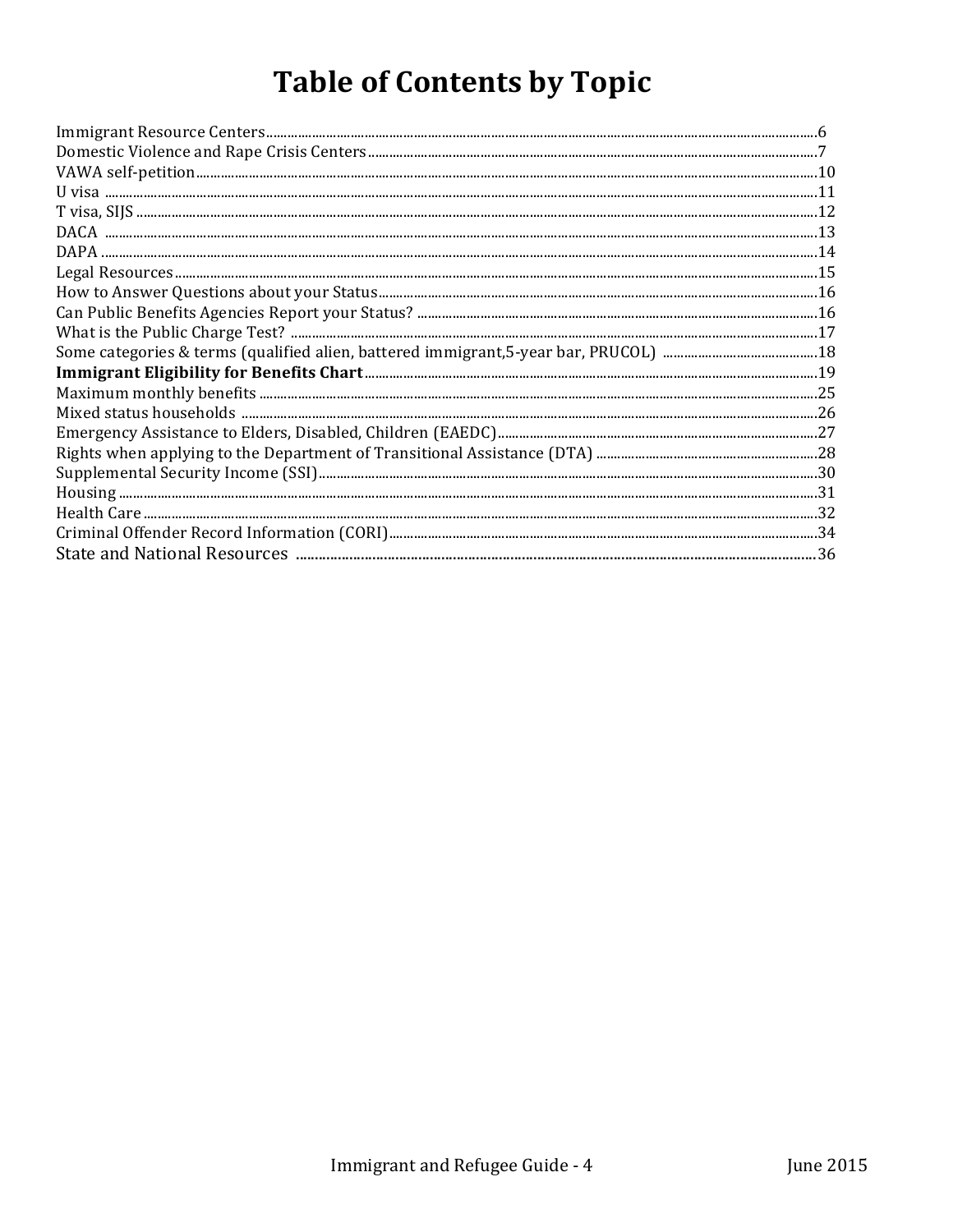# **Table of Contents by Question**

| Where can I find help adjusting to life in the US and/or assistance with                                    |  |
|-------------------------------------------------------------------------------------------------------------|--|
| Where can I get help around domestic or sexual violence?(domestic violence and rape crisis centers)7        |  |
| I am a victim of abuse - how can I get lawful immigration status?                                           |  |
| Where can I get legal assistance? And how do I know which attorneys to trust? (legal resources)  15         |  |
|                                                                                                             |  |
| When can public benefits agencies report my immigration status to the Department of                         |  |
|                                                                                                             |  |
| What are the different kinds of immigration status related to benefits, and what do they mean?              |  |
|                                                                                                             |  |
| How much money could I get from SNAP, EAEDC, or TAFDC, if I am eligible? (maximum benefits)  25             |  |
| What if I live in a household where some family members have legal immigration status and some don't?       |  |
| What other cash assistance might be available to me, if I am legally present but not eligible for           |  |
| I am applying to DTA for benefits (TAFDC, EAEDC, SNAP) for myself and/or my child(ren).                     |  |
|                                                                                                             |  |
|                                                                                                             |  |
| Where can I go for free or reduced-cost health care? Am I eligible for free or subsidized health insurance? |  |
| I think I may have a state criminal record. How can I check?                                                |  |
| What are other state and national resources with useful information on economic resources for               |  |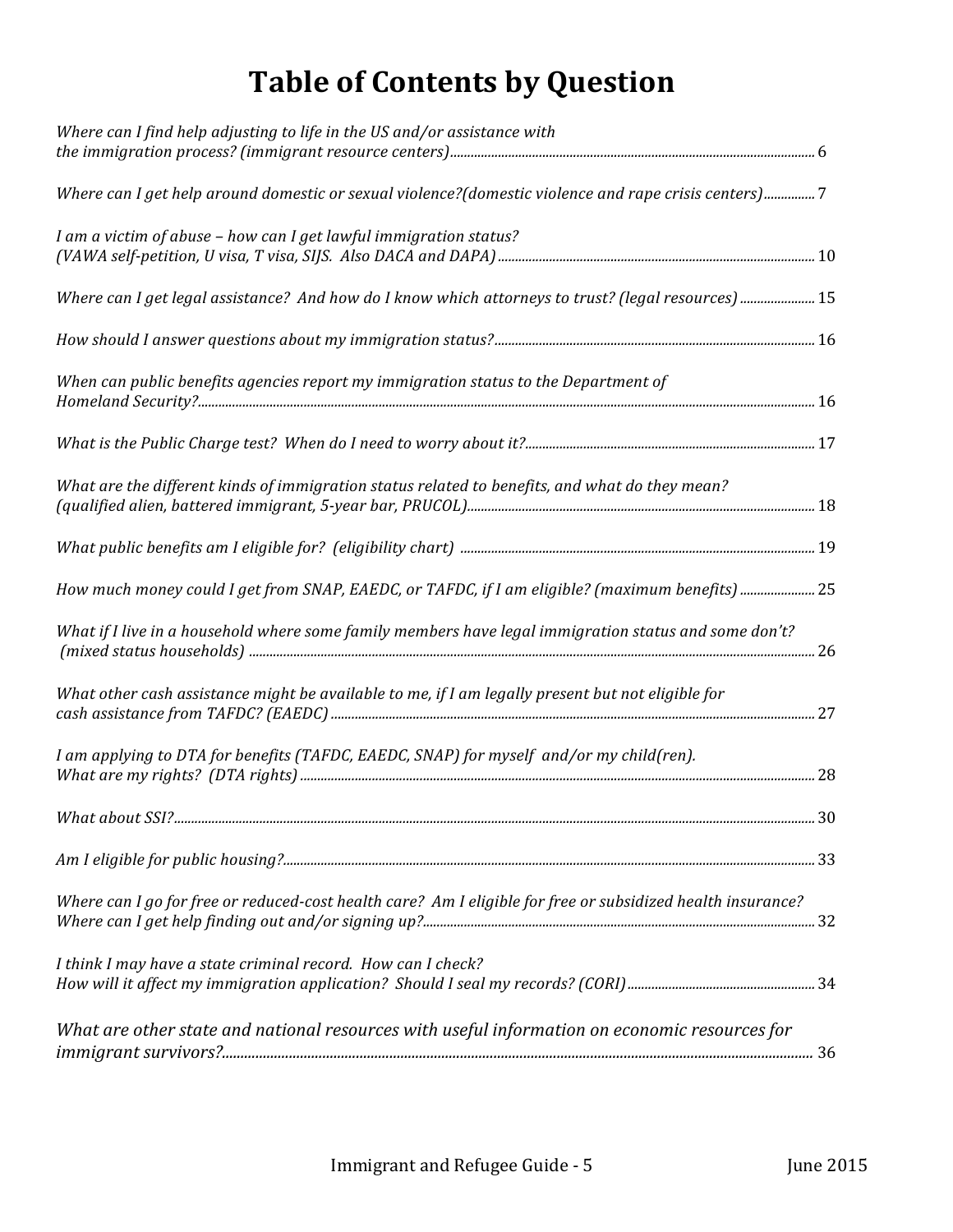# <span id="page-5-0"></span>*Where can I find help adjusting to life in the US and/or assistance with the immigration process?*

### **IMMIGRANT RESOURCE CENTERS**

Go to these places first with immigration-related needs.

□ 1. **Berkshire Immigrant Center** - Citizenship application assistance and advocacy, ESL classes, referrals to immigration attorneys and other community services, general orientation and information.

Ø Pittsfield. (413) 445-4881. *www.berkshireic.com*

 $\Box$  2. **Center for New Americans** - ESL classes; information and assistance with the citizenship application process; support services for applying for jobs, accessing community resources, pursuing higher education, and accessing childcare, healthcare, and counseling.

 $\triangleright$  Northampton, Amherst, Greenfield, Turner Falls. Main office: (413) 587-0084. *www.cnam.org* 

 $\Box$  3. **Community Legal Aid (CLA) and the Central West Justice Center (CWJC) - provide free legal services** to low-income and elderly individuals and families in western Massachusetts, including legal representation to victims of domestic violence and help with immigration, housing, public benefits, elder law, and other things. Check with CLA first, before seeking other forms of legal aid.

 $\triangleright$  Offices in Pittsfield, Northampton, and Springfield, and satellite offices in North Adams and Greenfield. Call (855) CLA-LEGAL, which is (855) 252-5342, or apply online at *www.communitylegal.org.* 

 $\Box$  3a. List of lawyers - If you need legal help and do not meet the income guidelines to receive services at Community Legal Aid, Berkshire Immigrant Center and the Center for New Americans have lists of lawyers in the area (see Legal Resources section in this guide).

 $\Box$  4. **Casa Latina** – Educational and cultural center that represents, celebrates, and advocates for the Latino community.

Ø Florence (413) 586-1569 and Amherst (413) 259-3288. *www.casalatinainc.org*

 $\Box$  5. **Jewish Family Service of Western MA** – Offers citizenship classes, help filling out forms for naturalization, and refugee services (case management, family reunification, employment, English as a Second Language (ESL), school and health support, and counseling).

Ø Springfield, Northampton, Pittsfield. (413) 746-2001. *www.jfswm.org/healing-world/refugee-services*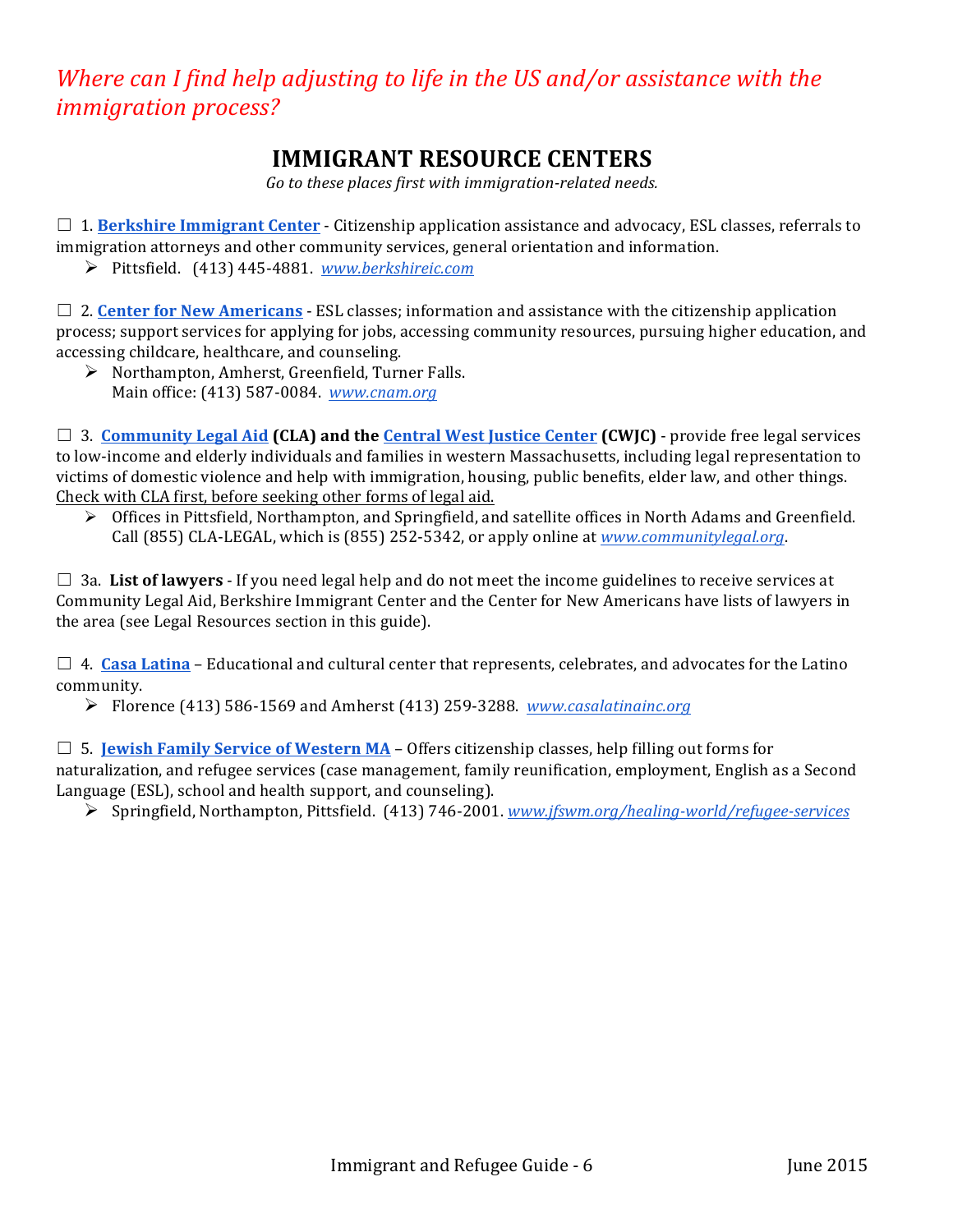<span id="page-6-0"></span>*Where can I get help concerning domestic or sexual violence?* 

# **DOMESTIC VIOLENCE and RAPE CRISIS CENTERS**

These centers work with many immigrants and will understand your situation. If they do not have an *advocate* on site who speaks your language, they have language lines available so that you can speak with them *through a confidential interpreter fluent in your language.*

- □ 1. *Llamanos* Spanish-language Hotline for Western MA
	- Ø (800) 223-5001. Open M-F, 11a-5p. Run by the YWCA. More information at *www.ywworks.org/i-needhelp.php*

□ 2. **Elizabeth Freeman Center (Berkshire County)** – bilingual counselor/advocate (Spanish) with special training and experience in immigration issues; 24/7 Hotline; hospital- and police station-based advocacy after a sexual assault; crisis walk-in assistance (Mon-Fri); emergency services (including shelter, food, transportation, safe phones); emergency shelter; individual and group counseling; in-court legal advocates; language assistance; help applying for benefits; housing and medical advocacy; supervised visitation; and more. All services are free and confidential.

 $\triangleright$  Call (866) 401-2425 (voice/TTY). Offices in Pittsfield, North Adams, Great Barrington. *www.elizabethfreemancenter.org*

 $\Box$  3. **NELCWIT** (Franklin County) – free language assistance; referrals to immigration attorneys and support during the process; crisis walk-in assistance  $(Mon-Fri)$ ;  $24/7$  hotline; safety planning, advocacy and support; in-court legal advocates; hospital-based sexual assault advocacy: supervised visitation; advocacy related to housing, basic needs, employment; support groups; and more. All services are free and confidential.

**►** Call (888) 249-0806. Office in Greenfield and a satellite office in Orange. *www.nelcwit.org* 

 $\Box$  4. **Safe Passage (Hampshire County)** – specialized services for immigrants; 24/7 Hotline; individual and group counseling; shelter and emergency food and clothing; advocacy about housing, welfare, medical, and educational issues; advocacy and support for child witnesses to violence; legal assistance with divorce, child custody, and other probate and family issues; specialized services for individuals with disabilities; and more. All services are free and confidential.

**►** Call (888) 345-5282 (voice/TTY). Office in Northampton. *www.safepass.org* 

□ 5. **Hilltown Safety at Home Services (hilltowns in Berkshire, Franklin, Hampshire, and Hampden Counties)** – Domestic violence advocacy for hilltown residents, including safety planning; accessing critical support services; understanding the behaviors of people who abuse; understanding the court system; and transportation to court.

The Advocate can work with people on the phone or in person. Home visits are also possible if it is determined to be safe. The Advocate can also help friends and family members who are trying to support a loved one who is being abused. The Advocate is part-time. All services are free and confidential.

Ø Call (413) 559-8039. *www.hchcweb.org/Hilltown-Safety-at-Home.html*

□ 6. **Center for Women and Community (Hampshire County)** – multicultural campus-based center offering 24/7 Hotline, counseling, legal and medical advocacy, Latina community services, support groups, teen services, and much more. All services are free and confidential.

Ø Call (888) 337-0800. Office is on UMass Amherst campus. *www.umass.edu/ewc/programs*

□ 7. **Womanshelter/Compañeras** (Hampden County) - Emergency shelter; 24/7 Hotline; refugee and immigrant services; counseling; support groups in English and Spanish; in-court legal advocates; teen services; child advocacy and programs; medical, financial, and housing advocacy; and more. All services are free and confidential.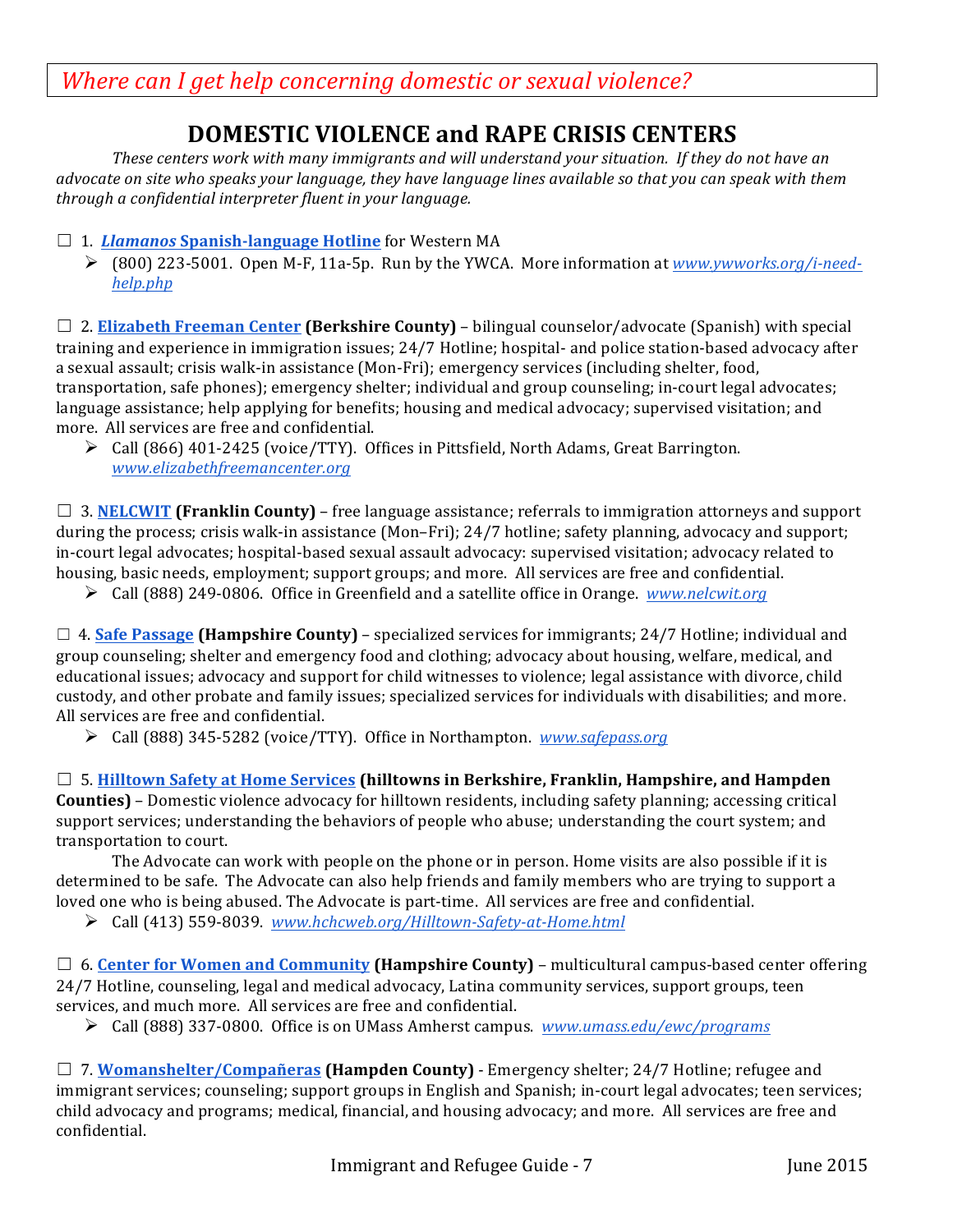Ø Call (877) 536-1628. Office in Holyoke. *www.womanshelter.org*

 $\Box$  8. **YWCA of Western Mass (Hampden County)** –Spanish-language and English-language Hotlines; emergency shelter, support, childcare; in-court legal advocates; job training; skill development; health and wellness programs; and a residential substance abuse and mental health program. All services are free and confidential. *www.ywworks.org*

- Ø *LLamanos* **Spanish-language Hotline (M-F, 11a-5p): (800) 223-5001**
- $\triangleright$  English-language Hotline (24/7): (800) 796-8711 (voice/TTY)
- $\triangleright$  New Beginnings program, Westfield (for hilltown residents): (413) 562-5739
- $\triangleright$  YWCA has offices in Springfield and Westfield, and also has certain programs in Huntington and Holyoke.
- $\Box$  9. **SafeLink hotline** (statewide hotline) 24/7 toll-free hotline with information on where shelter space is available in the region. *www.casamyrna.org/safelink-home* 
	- $\triangleright$  Hotline: (877) 785-2020
	- $\triangleright$  TTY hotline: (877) 521-2601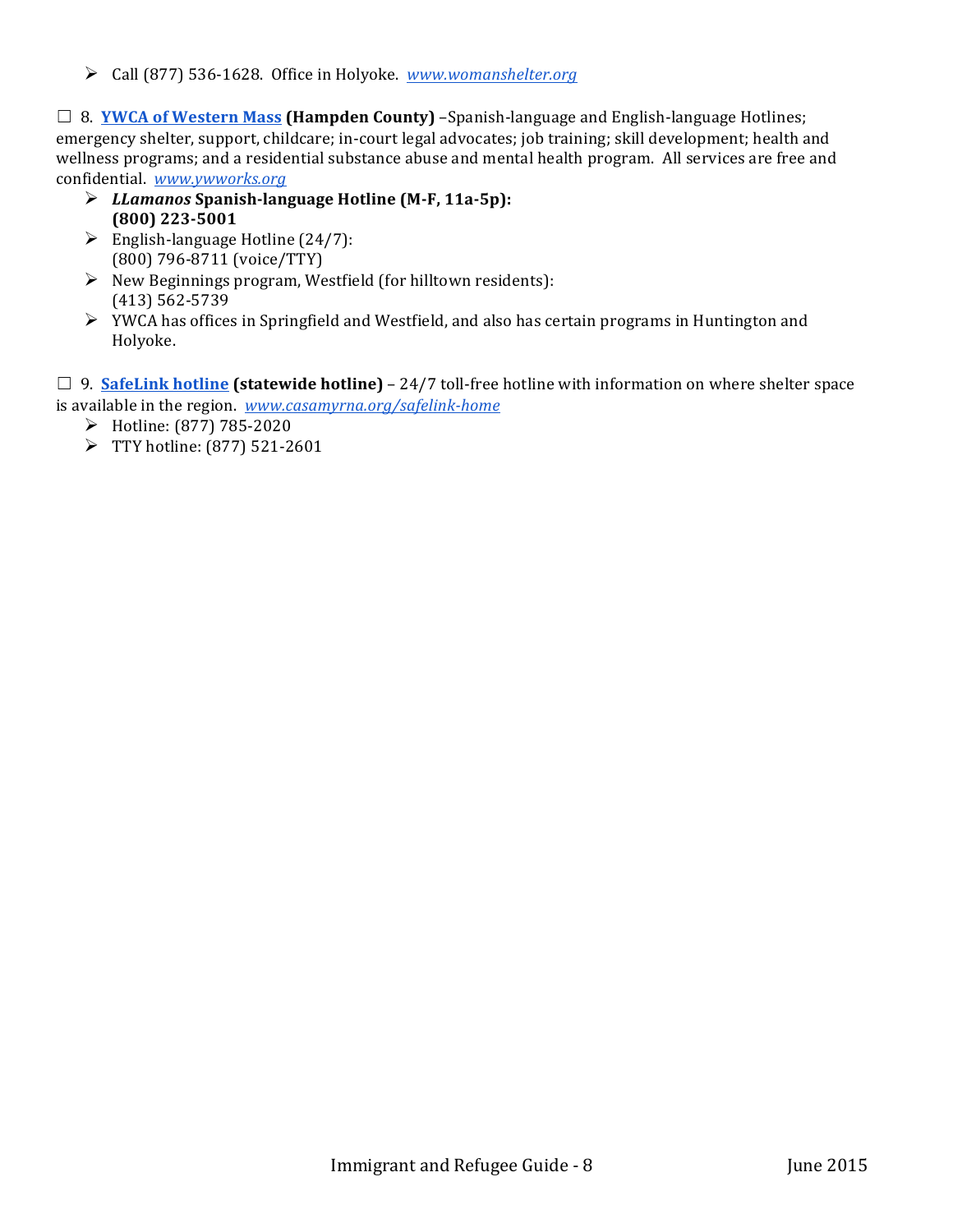### Are there are other resources available for domestic or sexual violence?

 $\Box$  1. **The Carson Center for Human Services** – Individual and group services for those who are questioning the health of their relationships or who are or were in a destructive relationship. Also provides a wide array of behavioral health and rehabilitation services.

 $\triangleright$  Call (413) 579-2924. Have offices in Ware and Westfield, among others. *www.carsoncenter.org/programs/domesticviolence/advocacyandsupport*

 $\Box$  2. **The Network/La Red** – free and bilingual services for survivors of partner abuse in lesbian, gay, bisexual, queer and/or transgender (LGBQ/T), SM/kink, and polyamorous communities. Services include hotline, advocacy, and support groups (including call-in, phone-based support groups). All services are free, confidential, and bilingual (English & Spanish).

Ø Call Hotline: (617) 742-4911 (voice) or (617) 227-4911 (TTY). *www.tnlr.org*

#### Are there batterers intervention programs in my area?

 $\Box$  1. **The Moving Forward Batterer Intervention Program** – DPH-certified batterer intervention program with meetings in several locations in Western MA. For men or women who are referred by the courts or are looking to improve their relationships.

Ø Call (413) 587-9050. *www.servicenet.org/content/moving-forward*

 $\Box$  2. **Gandara Center Batterers Program** – Certified batterers intervention groups, in Holyoke and Springfield. For men referred by the courts.

Ø Call (413) 732-2120 x 209, or visit *www.gandaracenter.org* > Services > Addictions and Criminal Justice Services > Domestic Violence - Certified Batterers Program for Men

 $\Box$  3. **Proteus Batterer Intervention Program** – DPH-certified batterer intervention program with meetings in Ware, MA. For men who are referred by the courts or who are looking to improve their relationships. Ø Call (413) 967-6241. *www.carsoncenter.org/programs/domesticviolence/advocacyandsupport*

 $\Box$  4. **Berkshire County** – As of when this guide was written, Berkshire County did not have a Batterers Intervention Program, though one was in development. In the meantime, courts generally refer people to the Partners program at the Brien Center.

 $\triangleright$  Ask your DV/SA counselor for more information.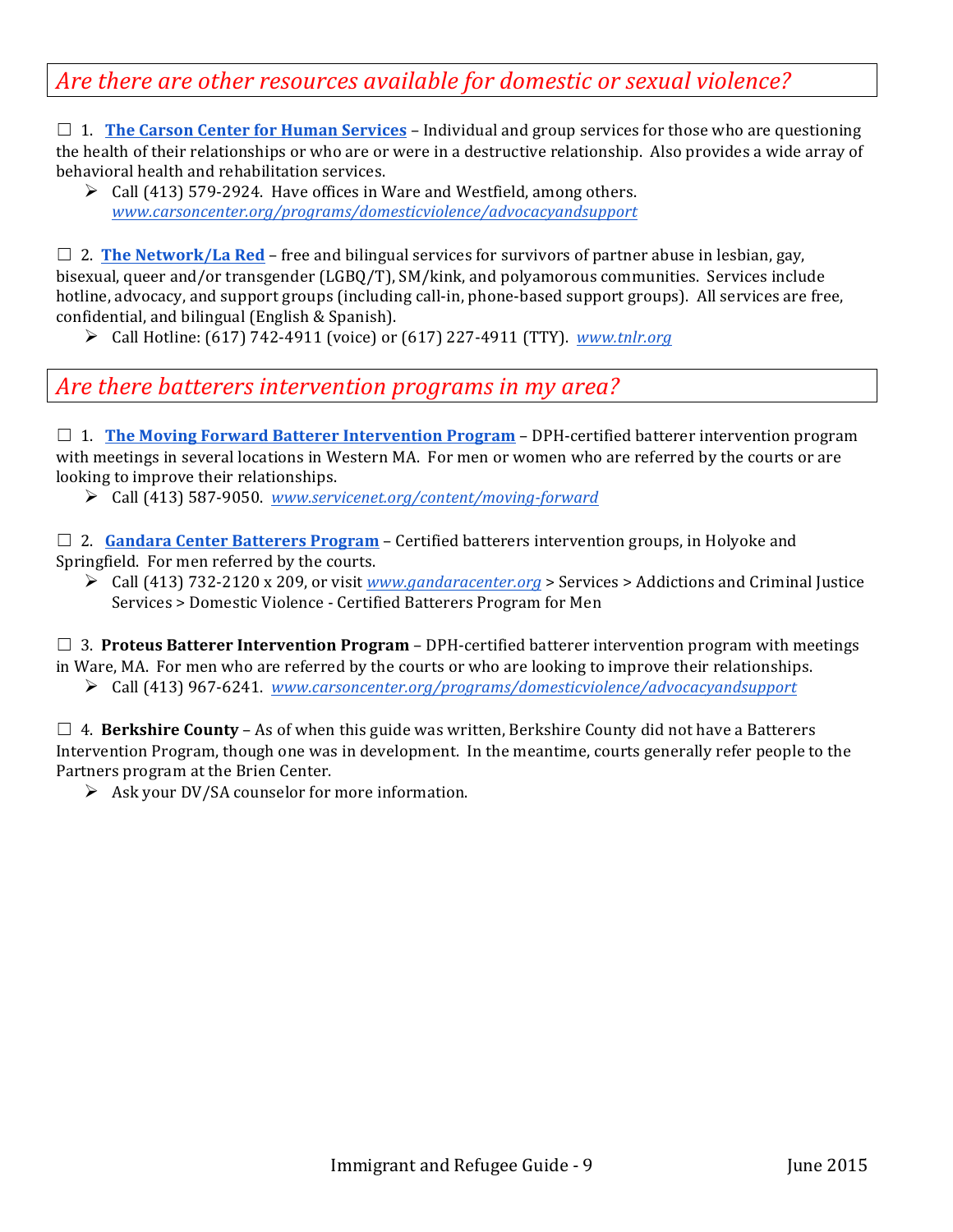<span id="page-9-0"></span>*I* am a victim of abuse – how can *I* get lawful immigration status?

### **PATHS to LAWFUL IMMIGRATION STATUS for SURVIVORS**

**What they are:** 

**Paths to legal immigration status for immigrant survivors (and often their derivative family members)** of domestic violence, sexual assault, other violent crime, human trafficking, or parental abuse or neglect.

**Where to get help with the process:** 

- $\triangleright$  You will need the help of an immigration lawyer. Call Community Legal Aid first: (855) 252-**5342, or apply online at** *www.communitylegal.org*.
- $\triangleright$  See the Legal Resources section in this booklet for more information on other places to get legal **help.**

#### **VAWA SELF PETITION**

#### 1. **Eligibility for VAWA self-petitioning** -

#### **If:**

- $\Box$  1a. you experienced domestic violence or extreme cruelty in the US;
- $\Box$  1b. the abuser is your spouse, your parent, or your adult child; or if your spouse has abused your child;
- $\Box$  1c. you resided in the US with your abuser for some period of time; and
- $\Box$  1d. the abuser is a US citizen or Lawful Permanent Resident;

#### **Then:**

 $\Box$  2. You are eligible to self-petition for lawful permanent residency (a green card) – It can take the government 6 months to 2 years to decide on your case, but during this time you are eligible to receive work authorization and/or public benefits.

 $\Box$  3. **You can include "derivative family members"** like your children on your VAWA self-petition, even if they are not in the US.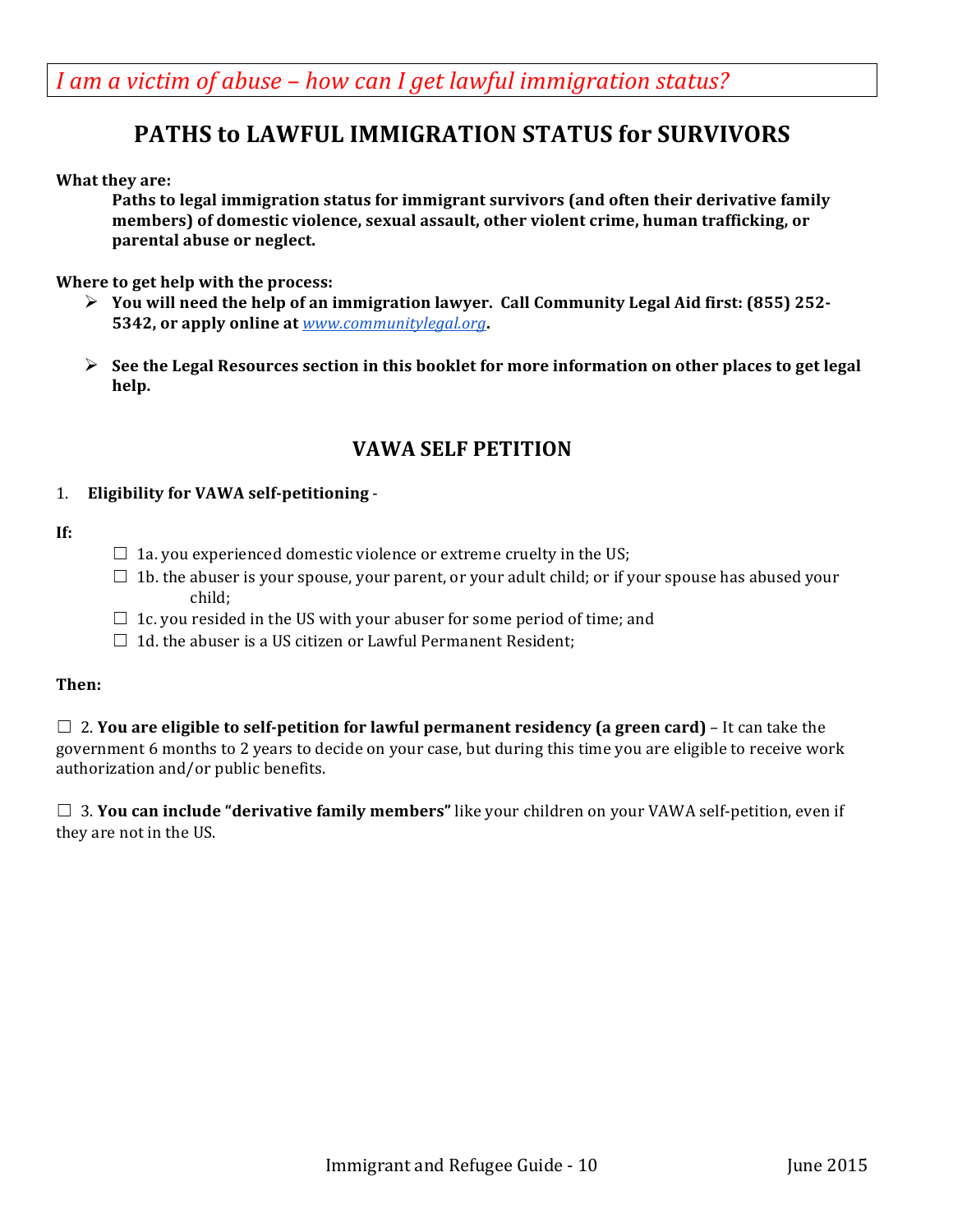#### **U VISA**

#### <span id="page-10-0"></span>1. **Eligibility for U visa** -

- **If:**
- $\Box$  1a. you or your child were the victim of a violent crime (including domestic violence or sexual assault) in the US, and
- $\Box$  1b. you are helpful, have been helpful, or are likely to be helpful in the investigation and/or prosecution of the crime

#### **Then:**

#### $\Box$  2. You are eligible to apply for U nonimmigrant status (a "U visa")

 $\Box$  3. U nonimmigrant status is a **temporary legal status** that allows you to live and work legally in the US for 4 years. After 3 years in U status, you are eligible to apply for lawful permanent residency (a green card).

 $\Box$  4. **Do not be afraid to call 911 or the police because of your immigration status**. Having made a 911 call can be very helpful when you are applying for a U visa. You do not have to, and should not, reveal your immigration status to the police if they ask. (See Right to Remain Silent section in this guide).

 $\Box$  5. You will **need a certification from law enforcement or another certifying agency** (DCF, judges, prosecutors) that you "have been helpful, are helpful, or are likely to be helpful in the investigation or prosecution." Getting this certification is something your lawyer will take care of.

 $\Box$  6. **You can include "derivative family members"** like your children on your U visa application, even if they are not in the US. These derivative family members are also eligible for work authorization. (If you are under 21 years old, "derivative family members" can also include your parents and your unmarried sisters of brothers under the age of 18).

□ 7. It usually **takes the government 4-14 months to process a U visa** application. During this time, you are generally safe from being ordered removed from the country.

 $\Box$  8. Generally, it is **not advisable to travel outside the US** on a U visa. Consult an immigration attorney first.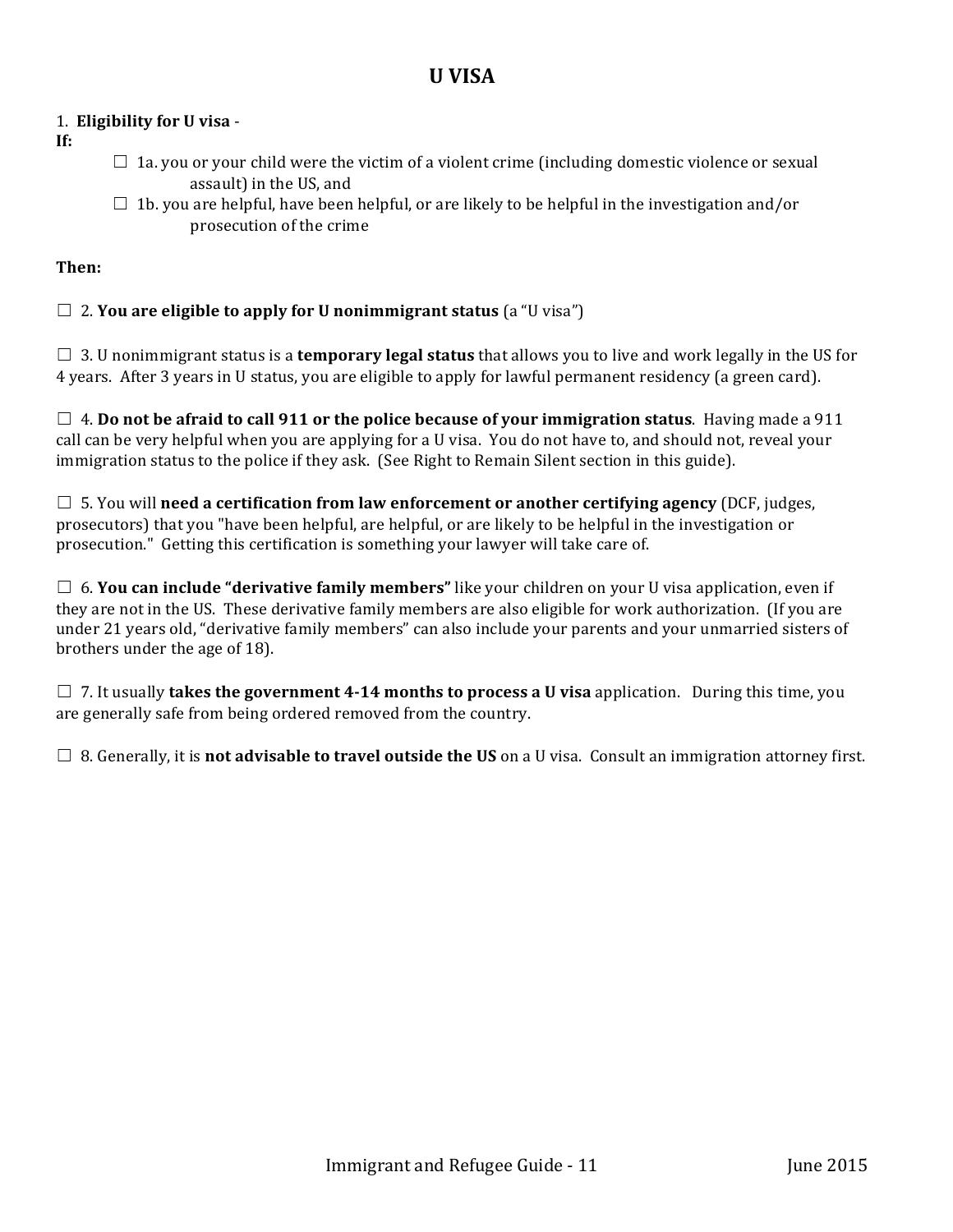#### **T VISA**

#### <span id="page-11-0"></span>1. **Eligibility for T visa** -

#### If:

- $\Box$  1a. you are a victim of human trafficking
- $\Box$  1b. you are in the US as a result of human trafficking
- $\Box$  1c. you would face extreme hardship if forced to leave the US, and
- $\Box$  1d. either
- $\Box$  1e.you are willing to cooperate with the investigation and prosecution of the people responsible, or
- $\Box$  1f. you are excused by the attorney general from having to cooperate because of physical or psychological trauma, or
- $\Box$  1g. you are under 18 years old

#### Then:

 $\Box$  2. **You are eligible to apply for T nonimmigrant status** (informally known as a "T visa")

 $\Box$  3. T nonimmigrant status is a **temporary legal status** that allows you to live and work legally in the US for 4 years. After 3 years in T status, you are eligible to apply for lawful permanent residency (a green card).

 $\Box$  4. **You can include "derivative family members"** like your children or spouse on your T visa application, even if they are not in the US. (If you are under 21 years old, "derivative family members" can also include your parents and your unmarried sisters of brothers under the age of 18).

 $\Box$  5. Generally, it is **not advisable to travel outside the US** on a T visa. Consult an immigration attorney first.

### **Special Immigrant Juveniles Status (SIJS)**

#### 1. **Eligibility for SIJS** -

If:

- $\Box$  1a. you are under 18 years old and unmarried
- $\Box$  1b. you were neglected, abused, or abandoned by a parent in your country of origin, and
- $\Box$  1c. it is not in your best interests to be returned to your country

#### Then:

#### $\Box$  2. You are eligible to apply for SIJS status and lawful permanent residency (a green card).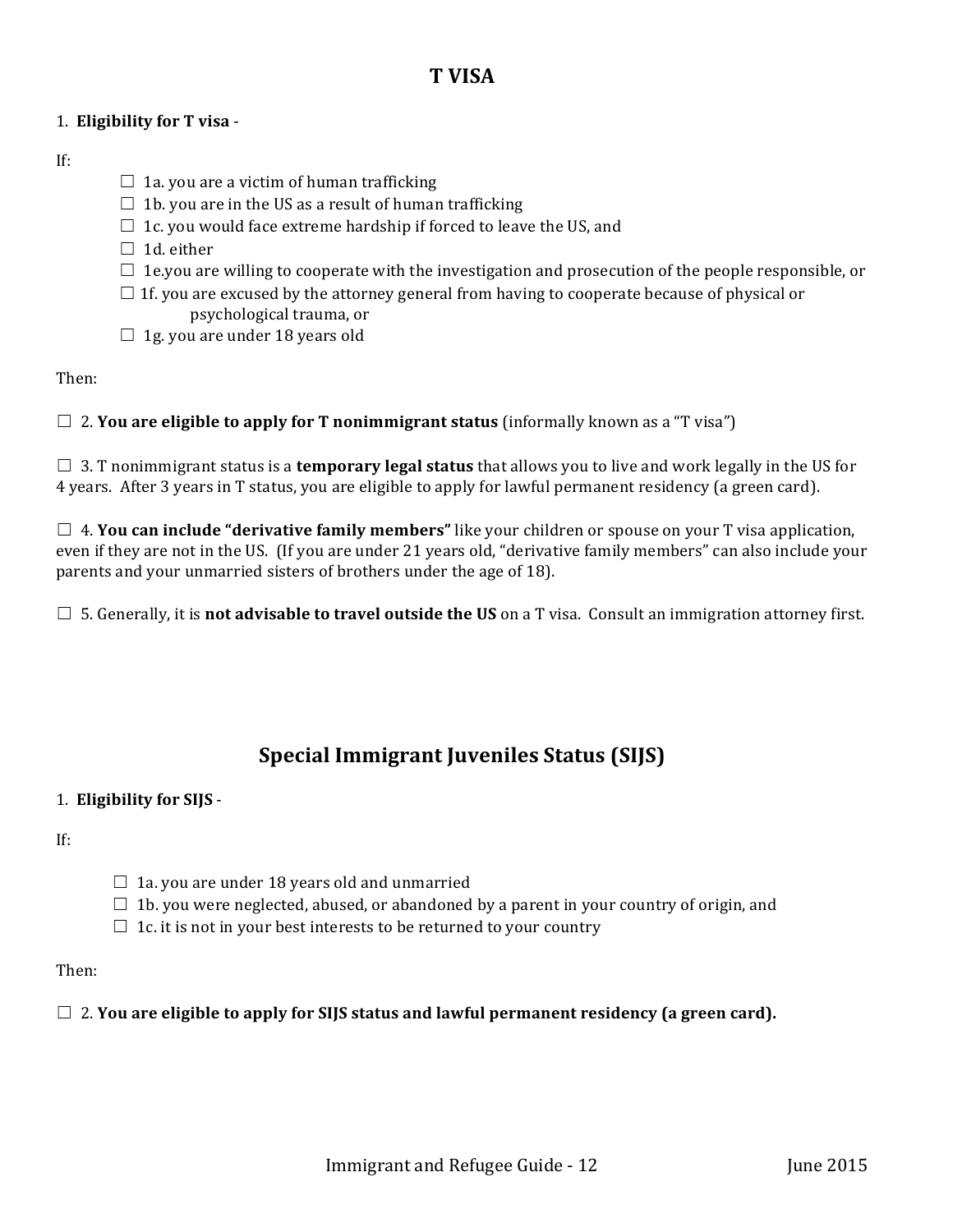<span id="page-12-0"></span>*I* came to the US before age 16, can I apply for DACA? And should I? *(Note: being a victim of abuse has no impact on your DACA eligibility).* 

### **Deferred Action for Childhood Arrivals (DACA)**

#### 1. **Eligibility for DACA** -

 

**If:**

- $\Box$  1a. you entered the US before your 16<sup>th</sup> birthday; and
- $\Box$  1b. you have lived in the US continuously since January 1, 2010 up to now (some brief departures from the country will not affect your DACA application – check with an immigration atty.); and
- $\Box$  1c. you are currently in school, have graduated from high school, have obtained a GED, or have been honorably discharged from the US army or coast guard; and
- $\Box$  1d. you were physically present in the US on June 15, 2012; and
- $\Box$  1e. you currently have no immigration status and you did not have lawful immigration status on June 15, 2012; and
- $\Box$  1f. you have not been convicted of a felony, a significant misdemeanor offense, three or more misdemeanor offenses, or otherwise do not pose a threat to national security or public safety

#### **Then:**

 $\Box$  2. **You can request deferred action**, meaning your immigration case will be placed on the "back burner" for purposes of immigration enforcement.

 $\Box$  3. Individuals filing for DACA status must apply for work authorization at the same time. Work authorization will allow you to obtain a Social Security number (SSN), which will allow you to obtain a MA Driver's License.

 $\Box$  4. **Fees** – There is no fee required to submit a DACA application. However, you will need to submit a fee accompanying your employment authorization application. The current fee is \$465 (as of October 2014), but fees change frequently, so be sure to check *www.uscis.gov/i-821d* for the current fee information.

 $\Box$  4a. **Fee exemptions are available only in very limited cases** involving: homelessness or foster care if you are under 18yo; serious chronic disability; or being more than \$25,000 in debt for medical expenses. A request for fee exemption must be sent in and approved before you can apply for DACA status without a fee.

 $\triangleright$  **If your country of origin is Mexico** and you are low-income, the Mexican Consulate can sometimes help cover your DACA request fee. Contact the Mexican Consulate in Boston at (800) 601-1289 or (617) 426-4181. Online at *www.consulmex.sre.gob.mx/boston*

 $\Box$  5. DACA status lasts for 3 years (if you applied for DACA renewal before November 20, 2014, it is 2 **years**)<sup>1</sup> **and is renewable**. To renew, you will have to reapply both for deferred action and for work authorization. Re-apply 120 days  $(\sim 4 \text{ months})$  before your current DACA status expires.

 $\Box$  6. DACA **does not provide you with a path to citizenship** or lawful permanent resident status

 $\Box$  7. DACA is a policy of President Obama's administration, not a law, and **could be reversed** by a different president

 $1$  Check for updates if you applied for renewal before November 20, 2014, because the government is looking for ways to *extend this to 3 years.*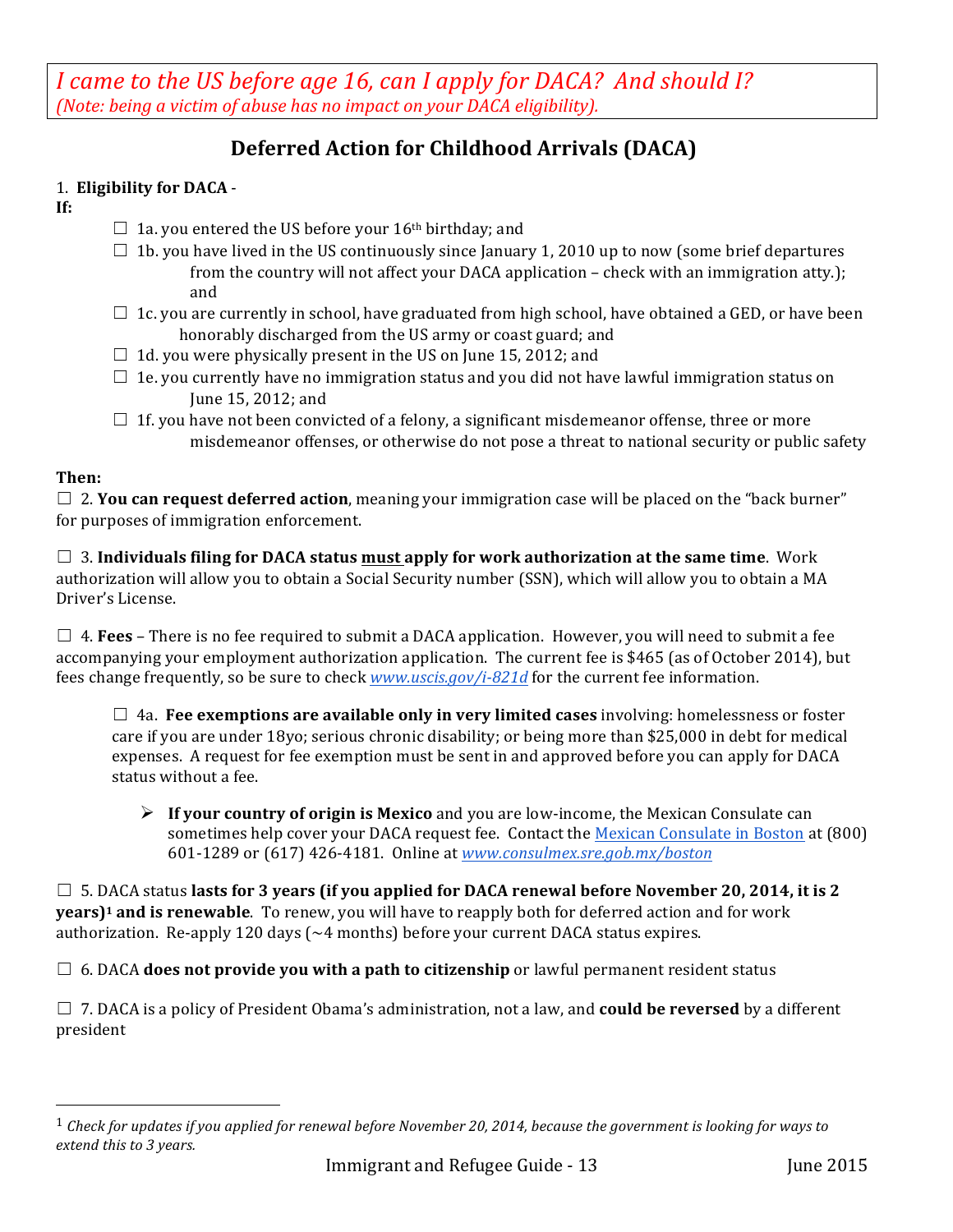<span id="page-13-0"></span>*I* am the parent of a US citizen or lawful permanent resident. Can I apply for *DAPA?* And should I? (Note: being a victim of abuse has no impact on your DAPA eligibility).

### **Deferred Action for Parental Accountability (DAPA) <sup>2</sup>**

#### 1. Eligibility for DAPA -

- **If:**
- $\Box$  1a. you are the parent of a US citizen or lawful permanent resident ("green card holder") who was born on or before November 20, 2014; and
- $\Box$  1b. you have lived in the US since January 1, 2010; and
- $\Box$  1c. were in the US on November 20, 2014 and are in the US on the date you apply for deferred action; and
- $\Box$  1d. you had no lawful immigration status in the US on November 20, 2014; and
- $\Box$  1e. you are not an "enforcement priority," defined as people who have been convicted of a felony, a significant misdemeanor offense, three or more misdemeanor offenses, or participation in a street gang, or who otherwise pose a danger to national security or public safety.

#### **Then:**

 $\Box$  2. **You will be able to request deferred action**, meaning your immigration case will be placed on the "back burner" for purposes of immigration enforcement.

 $\Box$  2a. When you will be able to apply - The government expects to start accepting applications for DAPA by May 2015.

 $\Box$  2b. Watch out for notario fraud! - Do NOT take advice about your immigration case from an immigration consultant or notary public. See the Legal Resources section of this I-Guide for help finding an attorney you can trust.

 $\Box$  3. Individuals filing for DAPA status must apply for work authorization at the same time. Work authorization will allow you to obtain a Social Security number (SSN), which will allow you to obtain a MA Driver's License.

 $\Box$  4. **Fees** – You will need to submit a fee for your employment authorization application and fingerprinting. The government currently says the fee will be \$465, but fees change frequently, so be sure to check online (*www.nilc.org/dapa&daca.html* is a good site) for the current fee information.

#### $\Box$  4a. Fee exemptions will be available only in very limited cases.

 $\triangleright$  **If your country of origin is Mexico** and you are low-income, the Mexican Consulate may be able to help cover your DAPA request fee. Contact the Mexican Consulate in Boston at (800) 601-1289 or (617) 426-4181. Online at *www.consulmex.sre.gob.mx/boston*

 $\Box$  5. DAPA status **lasts for 3 years and is renewable**. To renew, you will have to reapply both for deferred action and for work authorization. Re-apply 120 days  $\left(\sim 4 \text{ months}\right)$  before your current DAPA status expires.

 $\Box$  6. DAPA **does not provide you with a path to citizenship** or lawful permanent resident status.

□ 7. DAPA is a policy of President Obama's administration, not a law, and **could be reversed** by a different president.

 $\Box$  8. **For more information**, visit the National Immigration Law Center's DAPA webpage:

Ø *www.nilc.org/dapa&daca.html*

 <sup>2</sup> As of the date this guide was updated (June 2015), the DAPA program is on hold and is not accepting applications while it *faces a legal challenge in the US court system.*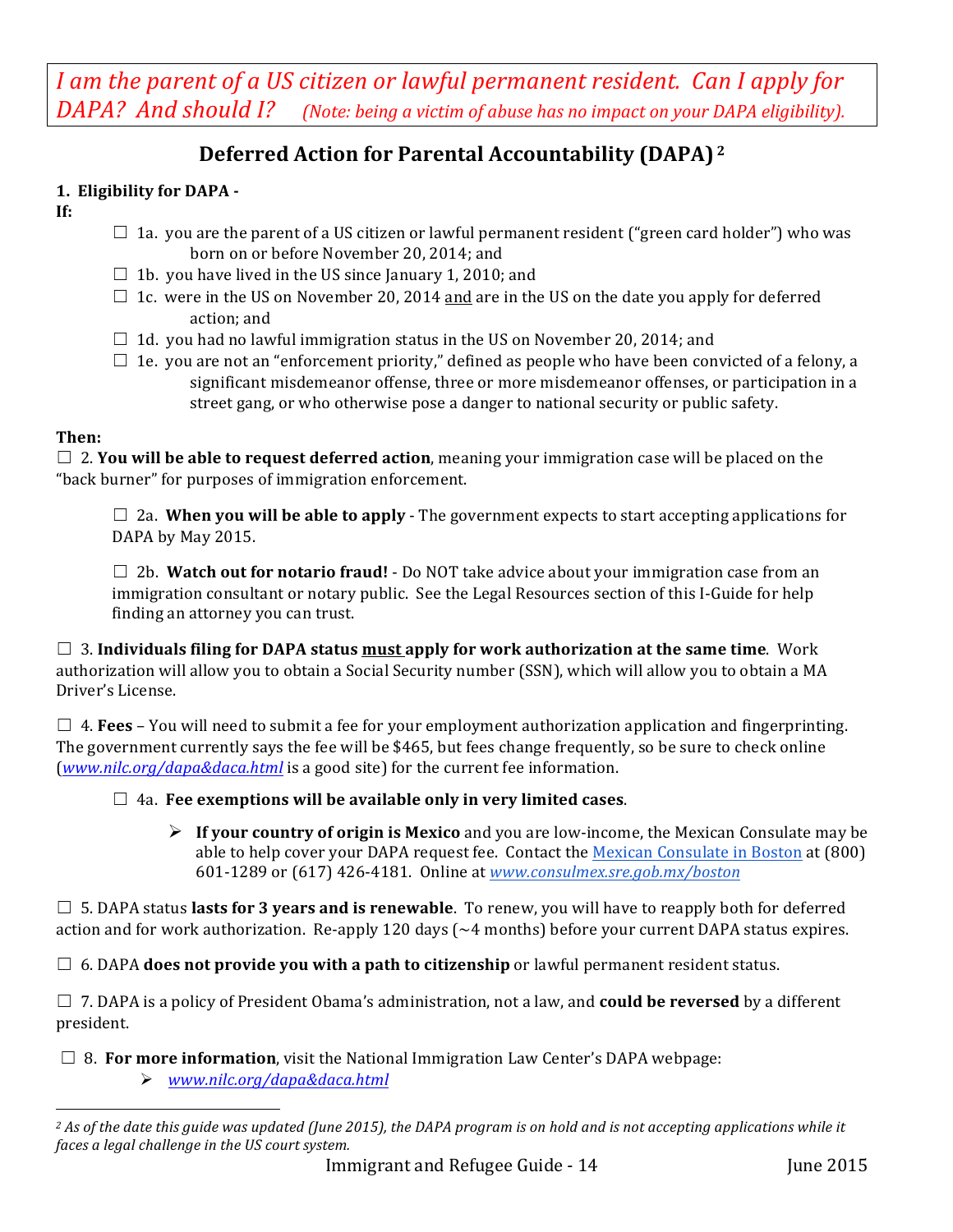<span id="page-14-0"></span>Where can I get legal assistance? And how do I know which attorneys to *trust?*

# **LEGAL RESOURCES**

 $\Box$  1. **Community Legal Aid (CLA)** provides free legal services to low-income and elderly individuals and families in western Massachusetts, including legal representation to victims of domestic violence, and help with immigration, housing, benefits, elder law, foreclosure prevention, disability eligibility, and unemployment. CLA has a sister organization (Central West Justice Center) that also works with immigrants.

> **►** Call (855) CLA-LEGAL or apply online at *www.communitylegal.org*. Offices in Pittsfield, Northampton, and Springfield, and satellite offices in North Adams and Greenfield.

#### □ 2. Attorney referral lists -

 $\Box$  2a. **Berkshire Immigrant Center (Pittsfield) has an attorney referral list** with a list of lawyers in western Massachusetts.

**E** Available online at *www.berkshireic.com* > Resources > Attorney Referral List. For more information, call Berkshire Immigrant Center at (413) 445-4881. Office is in Pittsfield.

 $\Box$  2b. Berkshire Immigrant Center also has **information on how to avoid scams**, if you are considering other attorneys' services.

**►** Available online at *www.berkshireic.com* > Resources > Avoid Scams/Notorio Fraud. For more information, call Berkshire Immigrant Center at (413) 445-4881. Office is in Pittsfield.

□ 2c. The <u>Center for New Americans</u> (Northampton, Amherst, Greenfield, Turner Falls) also **has an attorney referral list** with a list of lawyers in the Franklin and Hampshire County areas. Contact their offices to request it.

 $\triangleright$  Call the Center for New Americans main office: (413)587-008. Offices in Northampton, Amherst, Greenfield, Turner Falls. *www.cnam.org*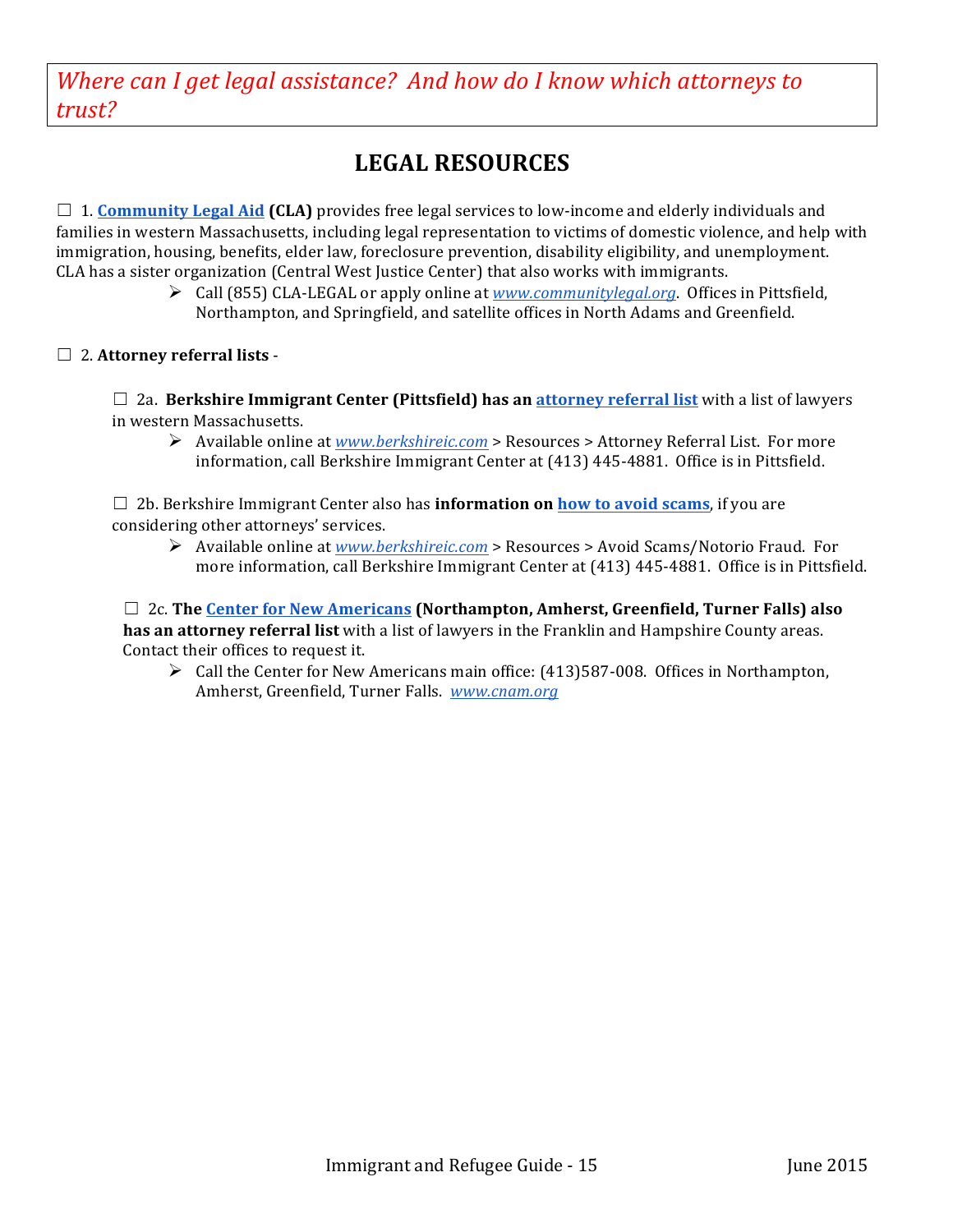<span id="page-15-0"></span>How should I answer questions about my immigration status?

## **RIGHT TO REMAIN SILENT ABOUT YOUR STATUS**

#### $\Box$  1. Everyone has the right to remain silent about his/her immigration status.

For example, you do not have to reveal your status to your child's school, the police, a judge, a government organization, or any other person or agency. You may simply say, "I prefer not to say my immigration status."

 $\Box$  1a. There may be times, however, when you want or choose to reveal your status. For example, in order to be eligible for some public benefits for yourself, you may need to share your status. This is your choice.

*When can public benefits agencies report my immigration status to the Department of Homeland Security?*

### **WHEN PUBLIC BENEFITS AGENCIES CAN REPORT YOUR STATUS**

 $\Box$  1. The information you provide to the Department of Transitional Assistance (DTA), Social Security **Administration offices, and federal public housing programs is private** and generally won't be shared without your permission, with one narrow exception:

**The exception**: DTA, Social Security Administration offices, and federal public housing programs will report an immigrant to the Department of Homeland Security when the immigrant is "known to be unlawfully present" – meaning 1) you have applied for benefits for yourself, 2) you have a Final Order of Removal, and 3) you show proof this Order to the benefits agency. If these three things are not true, a benefits agency generally won't report you to the Department of Homeland Security, even if you admit you are undocumented.

 $\Box$  2. **If not applying for yourself, you do NOT have to give your status** – If you are not applying for benefits for yourself (if you are applying for your children, for example), these agencies cannot insist that you disclose your immigration status in order to receive benefits on behalf of your child.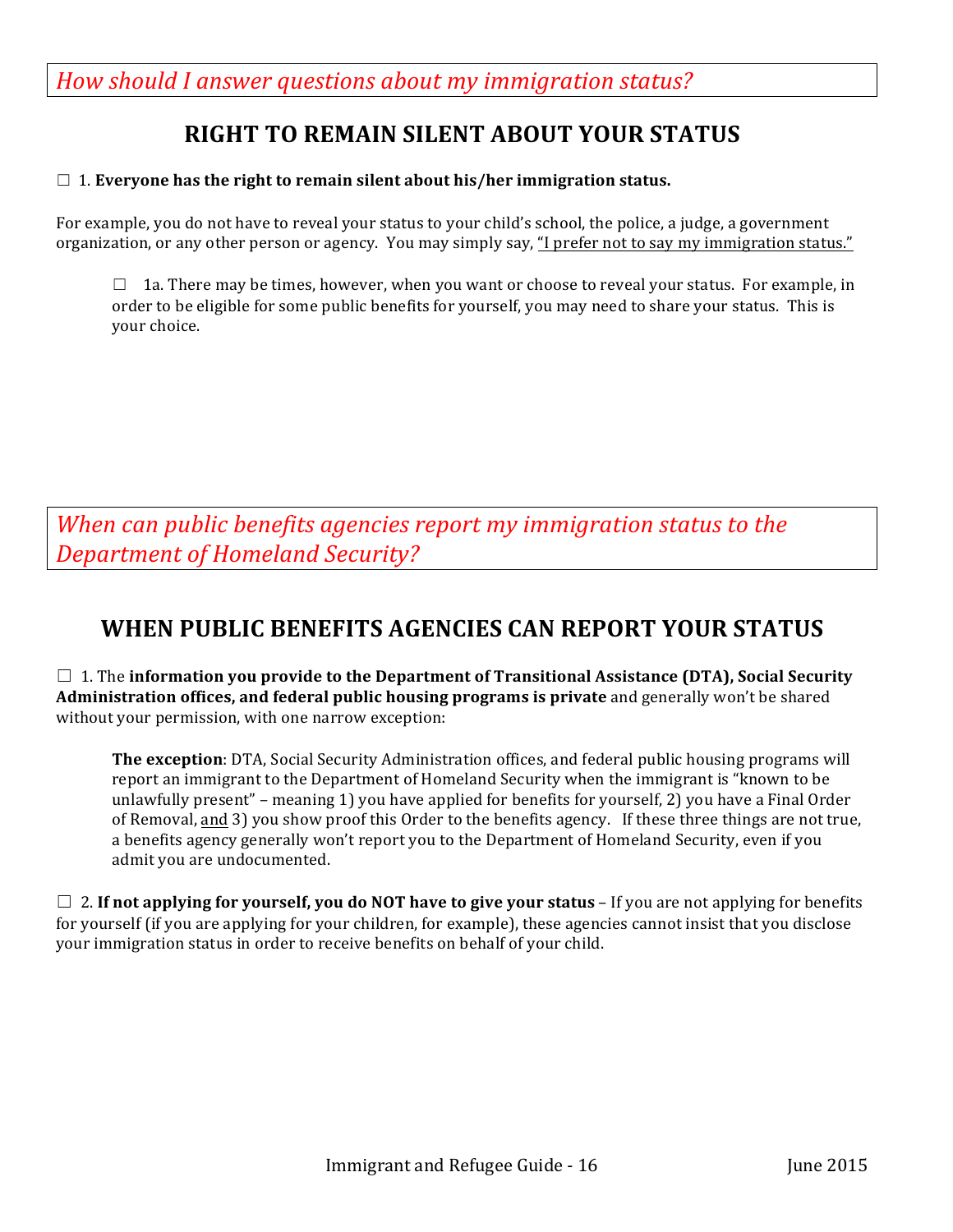<span id="page-16-0"></span>*What is the Public Charge test? When do I need to worry about it?* 

# **THE PUBLIC CHARGE TEST**

The Public Charge test can scare people away from applying for or receiving benefits they are entitled to. So what is it?

Your application for lawful permanent residency (a green card) can be negatively affected if the government thinks you are or will become "primarily dependent on the government for subsistence," a determination made in part based on what CASH public benefits you have received and are likely to need in the future. This is called the Public Charge test.

Accepting some cash benefits, such as TAFDC and SSI, may affect your eligibility for lawful permanent residency. Generally, accepting cash benefits on behalf of your child is not a problem, unless it is your only source of income.

#### Note that you are **NOT** subject to the Public Charge test when applying for lawful permanent residency if **you**:

- $\Box$  1. Have an approved VAWA petition
- $\Box$  2. Have a U visa
- $\Box$  3. Have a T visa
- $\Box$  4. Are a "qualified" battered spouse or child (see "battered immigrant" under categories & terms, below)
- $\Box$  5. Are a refugee
- $\Box$  6. Are a person granted asylum in the US
- $\Box$  7. Are a special immigrant juvenile (see SIJS section above)

Even if you are subject to the Public Charge test, **receiving the below benefits will NOT** factor into the **Public Charge test at all**, because they are not cash benefits:

- $\Box$  8. Supplemental Nutrition Assistance Program (SNAP)
- $\Box$  9. Women, Infant and Children nutrition services (WIC)
- $\Box$  10. Head Start and Healthy Start
- $\Box$  11. Free health care
- $\Box$  12. MassHealth
- $\Box$  13. Public health services
- $\Box$  14. School breakfast and lunch programs
- $\Box$  15. Childcare vouchers
- $\Box$  16. Fuel assistance
- $\Box$  17. Housing benefits
- $\Box$  18. Unemployment benefits
- $\Box$  19. Emergency disaster relief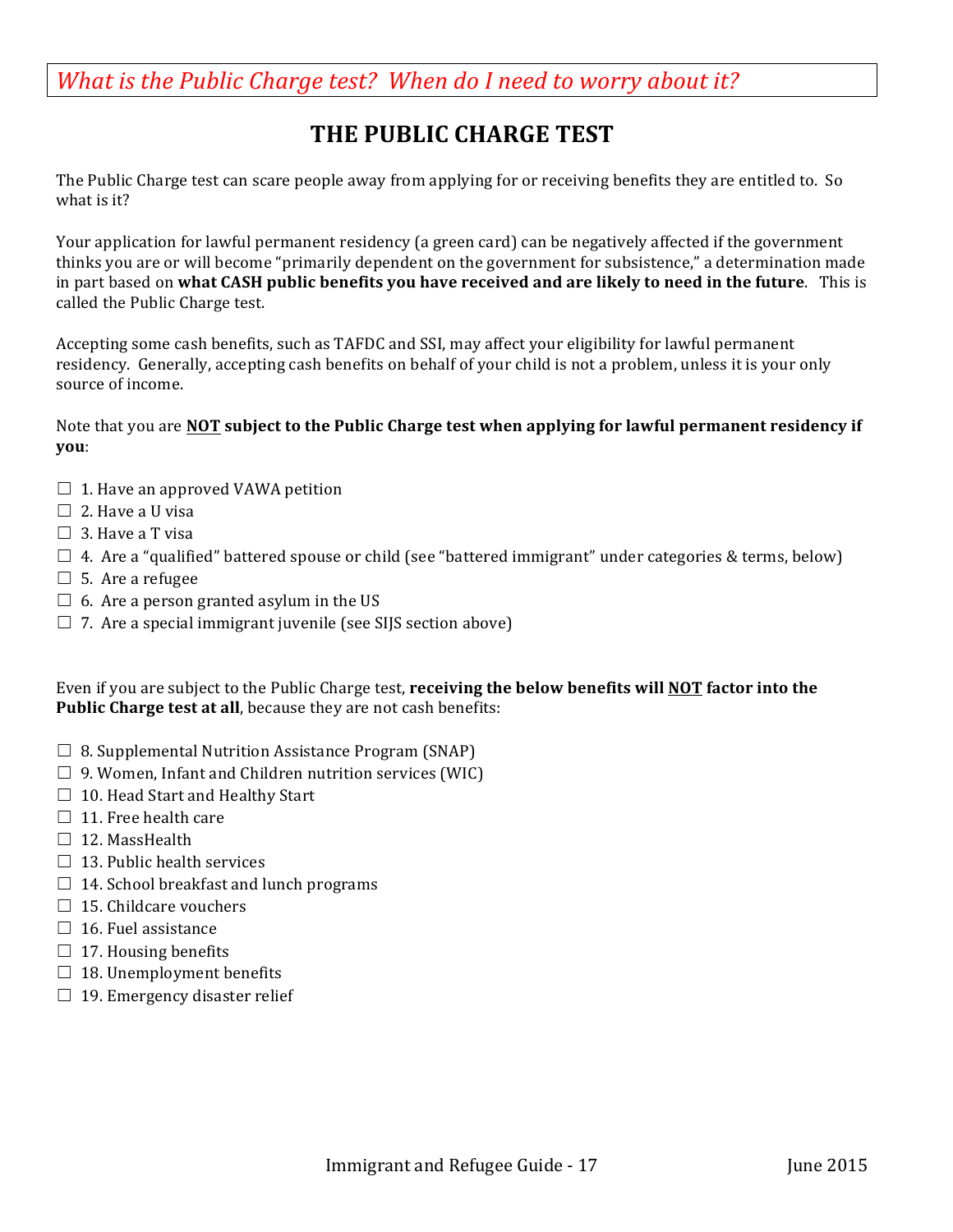<span id="page-17-0"></span>*What are some of the different kinds of immigration status related to benefits, and what do they mean?*

## **IMMIGRATION & BENEFITS: CATEGORIES & TERMS**

**1. Qualified alien**: A lawfully present immigrant. To be a "qualified alien," you have to fit in certain immigration categories. One of these categories is **battered immigrants** and their children (under 21yo) or parents (see below). Others are: victims of trafficking and their derivative family members, lawful permanent residents (LPRs, also known as green card holders), refugees, people granted asylum, non-citizens granted withholding of removal or deportation, Cuban/Haitian entrants, Amer-asian entrants, people granted parole in the US year for at least one year, people granted conditional entry, and others.

**2.** Battered immigrant: Is a category of "qualified alien." You and your children (if they are under 21yo) can be considered qualified alien battered immigrants if:

 $\Box$  You have been battered in the US by your spouse, your parent(s), or a member of your spouse's/parent's family with whom you lived (such as a mother-in-law), OR if your child or parent has been battered, and

 $\Box$  You are no longer living with the batterer, and

 $\Box$  You have an approved or pending petition for one of these:

- $\Box$  a) VAWA self petition
- $\Box$  b) LPR status based on relative petition, or
- $\Box$  c) suspension of deportation or cancellation of removal under VAWA

Unfortunately, U visa petitioners do not count as "qualified aliens."

Note: you can have LPR status and also be a "battered immigrant." This matters because as a "battered immigrant," you are eligible for cash assistance (TAFDC) without waiting 5 years from when you became an LPR. 

**3. The 5-year bar**: Sometimes as a qualified alien your eligibility for a benefits program depends on whether you have had qualified status for 5 or more years. This requirement is known as the "5-year bar."

**4. PRUCOL** (Permanently Residing in the US under Color of Law): A benefit eligibility status, not an immigration status. PRUCOL includes people with U visas, people with deferred action status ('Dreamers'), people who have temporary protected status, and people who are applicants for asylum, and others. In general, PRUCOL means US Citizenship and Immigration Services (USCIS) is aware that you are in the US (for example, because of work authorization or a pending application) and there is no effort underway by USCIS to deport you.

 $\triangleright$  For more information on what these categories mean for you, see the National Immigration Law Center's Overview of Immigrant Eligibility for Federal Programs at *www.nilc.org/overviewimmeligfedprograms.html*, or contact an immigrant resource center (see Immigrant Resource Centers section of this guide).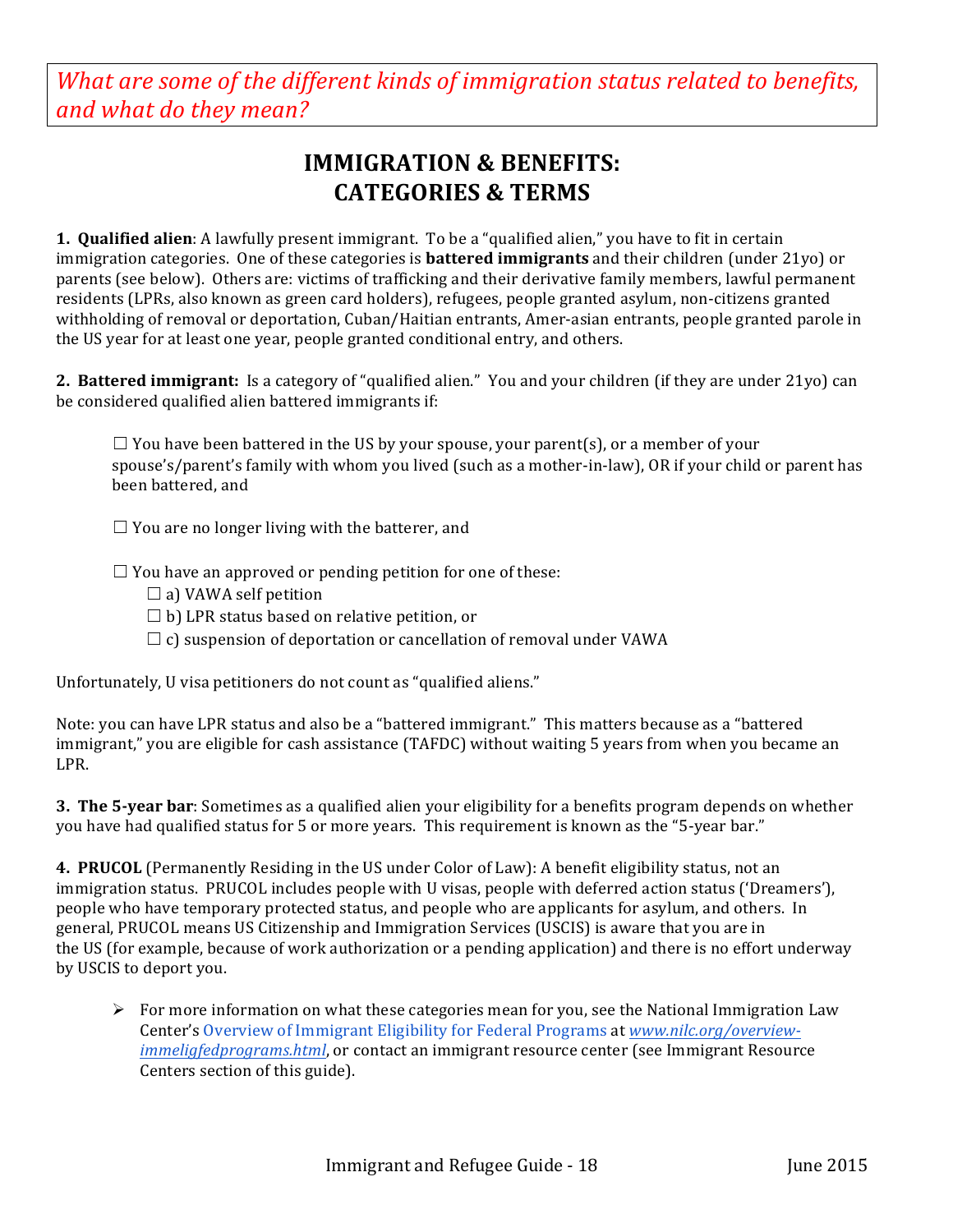# **IMMIGRANT ELIGIBILITY for PUBLIC BENEFITS CHART**

<span id="page-18-0"></span>*The rules* around *immigrants' eligibility for public benefits can seem unnecessarily complicated. Some basic information is outlined here. Use it get a sense of what benefits could be available to you, then call Community* Legal Aid, which can help you figure out what you should apply for.

| <b>Resource</b>                                                            | No immigration<br>status<br>requirements | <b>Available to</b><br>"qualified aliens"3<br>(this includes battered<br>immigrants)                                                                                                                                                                                                                                                         | <b>Available to</b><br>"qualified aliens"<br>who meet the<br>"5 year bar" |
|----------------------------------------------------------------------------|------------------------------------------|----------------------------------------------------------------------------------------------------------------------------------------------------------------------------------------------------------------------------------------------------------------------------------------------------------------------------------------------|---------------------------------------------------------------------------|
| 1. Domestic violence and<br>homeless shelters                              |                                          |                                                                                                                                                                                                                                                                                                                                              |                                                                           |
| 2. Women, Infants, and<br>Children (WIC) supplemental<br>nutrition program |                                          |                                                                                                                                                                                                                                                                                                                                              |                                                                           |
| 3. School breakfast and lunch<br>programs                                  |                                          |                                                                                                                                                                                                                                                                                                                                              |                                                                           |
| 4. Food banks, emergency<br>food, meals on wheels                          |                                          |                                                                                                                                                                                                                                                                                                                                              |                                                                           |
| 5. SNAP                                                                    |                                          | Sometimes. Call<br>Community Legal Aid to see<br>if you are eligible! Or visit<br>www.masslegalservices.org/<br>content/snap-part-ii-<br>general-eligibility-rules to<br>read the rules.<br>(Also remember that you<br>can apply for your eligible<br>child(ren) without applying<br>for yourself - see Mixed<br>Status Households section). |                                                                           |
| 6. EAEDC                                                                   |                                          | Also eligible are those who<br>are PRUCOL (includes those<br>with U visas), and those<br>who have Temporary<br>Protected Status.                                                                                                                                                                                                             |                                                                           |

Immigrant and Refugee Guide - 19 June 2015 <sup>3</sup> Note: Qualified aliens don't lose their qualified status when they become Lawful Permanent Residents (LPRs)! So for instance, a refugee who becomes an LPR is still eligible for SNAP, TAFDC, etc. based on her/his prior refugee status.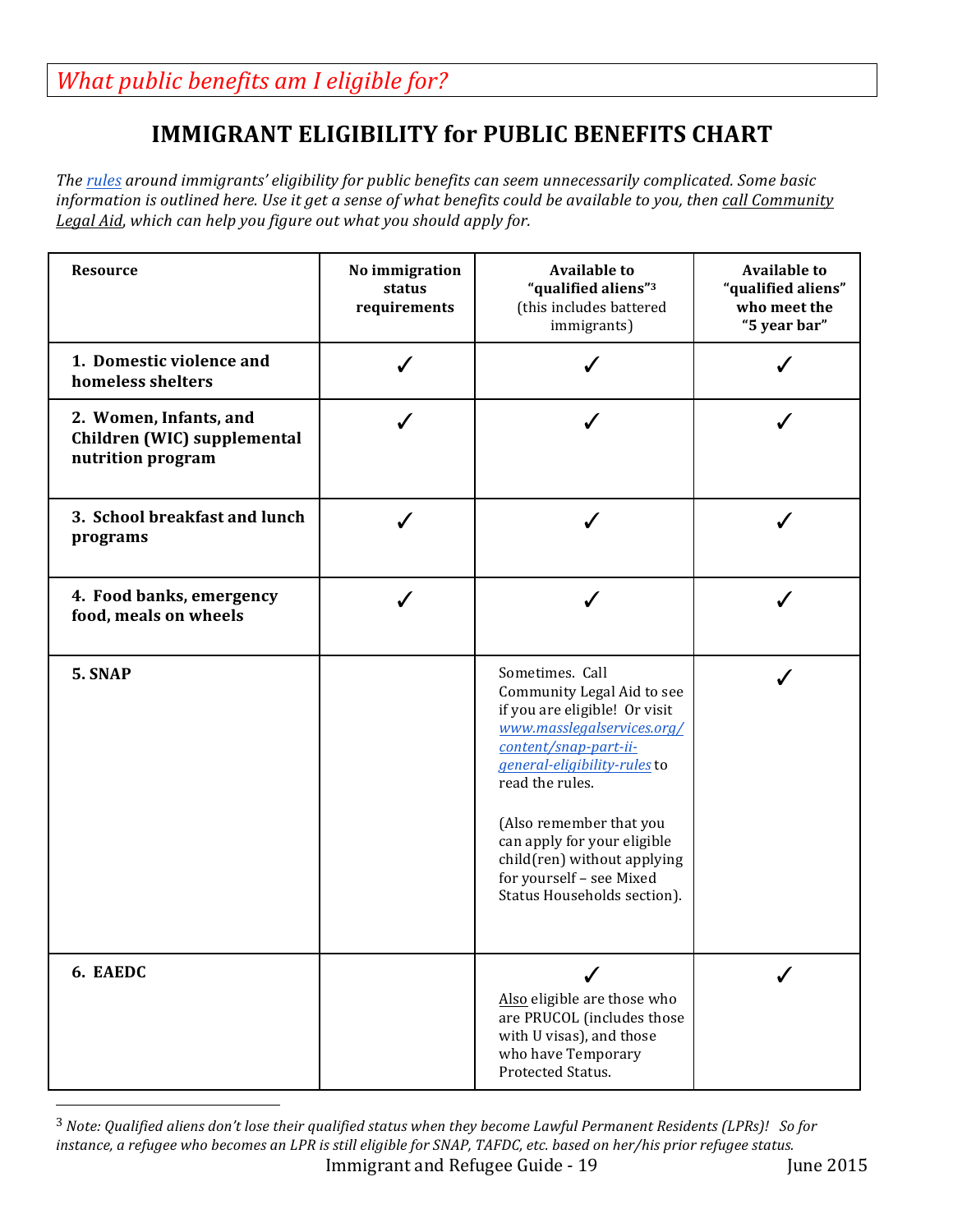| <b>Resource</b>                                                                                                      | No immigration<br>status<br>requirements | <b>Available to</b><br>"qualified aliens" <sup>4</sup><br>(this includes battered<br>immigrants)                                                                                                                                                                                                                                                                                                                                                                                                                                                          | <b>Available to</b><br>"qualified aliens"<br>who meet the<br>"5 year bar" |
|----------------------------------------------------------------------------------------------------------------------|------------------------------------------|-----------------------------------------------------------------------------------------------------------------------------------------------------------------------------------------------------------------------------------------------------------------------------------------------------------------------------------------------------------------------------------------------------------------------------------------------------------------------------------------------------------------------------------------------------------|---------------------------------------------------------------------------|
| 7. TAFDC                                                                                                             |                                          | Sometimes. Yes for<br>battered immigrants <sup>5</sup> . See<br>www.massresources.org/taf<br>$dc$ -general-<br>eligibility#noncitizens for a<br>list of eligible noncitizens,<br>or contact Community<br>Legal Aid.<br>(You can also apply for your<br>eligible child(ren) without<br>applying for yourself - see<br>Mixed Status Households),                                                                                                                                                                                                            |                                                                           |
| 8. TAFDC childcare for TAFDC<br>recipients who are not on the<br>grant themselves (= whose<br>child is on the grant) |                                          | If you are documented, you<br>are eligible for TAFDC<br>childcare as long as you are<br>in a TAFDC-approved work,<br>training, or education<br>program.<br>If you are NOT documented,<br>you are eligible for TAFDC<br>childcare only if DTA<br>requires you to work (if you<br>are "work-required").<br>Technically, undocumented<br>parents have to meet the<br>work requirement through<br>community service, but<br>DTA will generally allow a<br>parent to meet the<br>requirement through paid<br>work if s/he can verify<br>work income and hours. |                                                                           |

<sup>&</sup>lt;sup>4</sup> Note: Qualified aliens don't lose their qualified status when they become Lawful Permanent Residents (LPRs)! So for *instance, a refugee who becomes an LPR is still eligible for SNAP, TAFDC, etc. based on her/his prior refugee status.* <sup>5</sup> Note: DTA (the agency that runs TAFDC) will accept self-declaration as temporary proof of battered status if your documents are lost or have been stolen.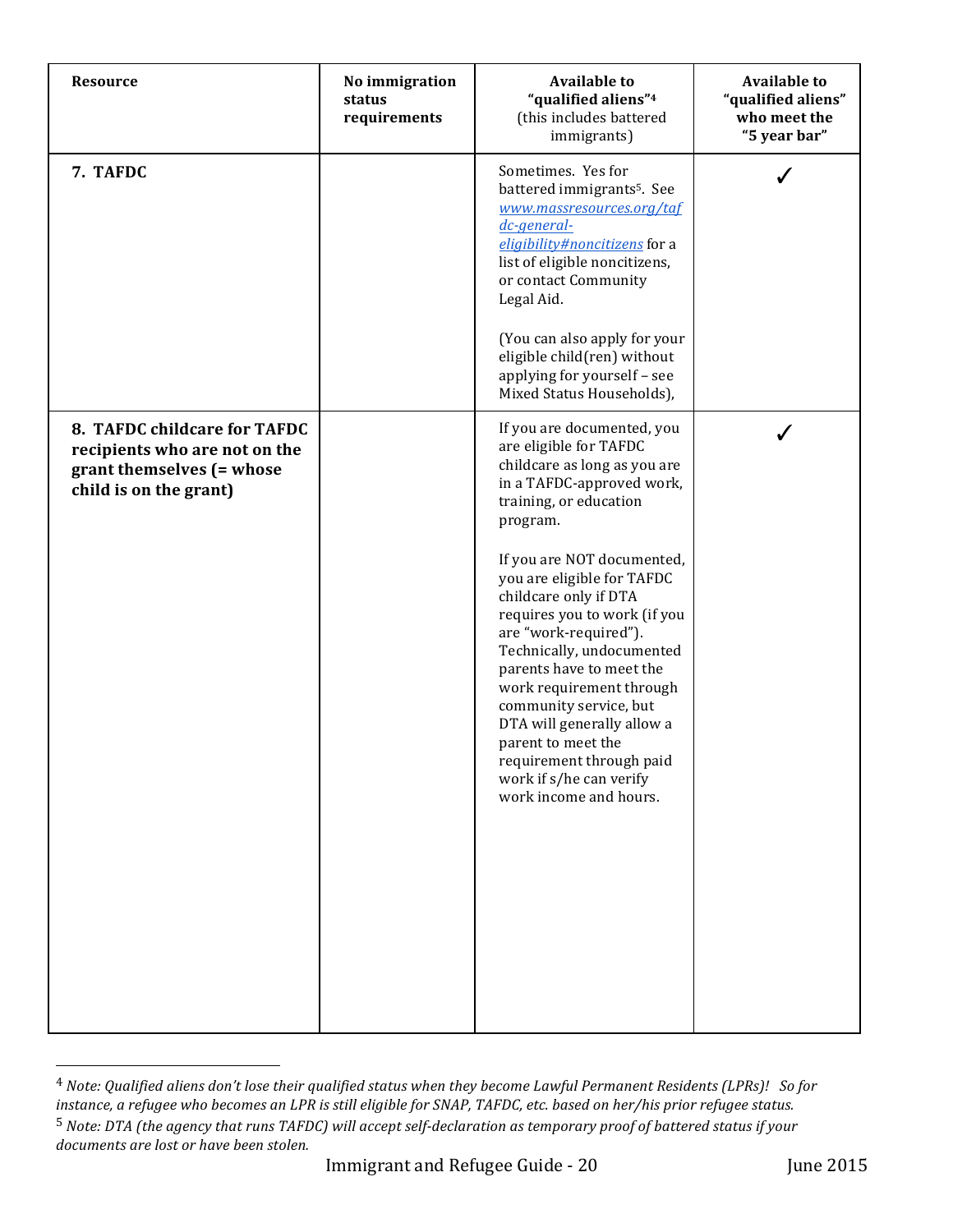| <b>Resource</b> | No immigration<br>status<br>requirements | <b>Available to</b><br>"qualified aliens" <sup>6</sup><br>(this includes battered<br>immigrants)                                                                                                                                                                                                                                                                                                                                                                                                                                                                                                                                                                                                                                                                                                                                                                                                                                                                                           | <b>Available to</b><br>"qualified aliens"<br>who meet the<br>"5 year bar"                                                                                                                                                                        |
|-----------------|------------------------------------------|--------------------------------------------------------------------------------------------------------------------------------------------------------------------------------------------------------------------------------------------------------------------------------------------------------------------------------------------------------------------------------------------------------------------------------------------------------------------------------------------------------------------------------------------------------------------------------------------------------------------------------------------------------------------------------------------------------------------------------------------------------------------------------------------------------------------------------------------------------------------------------------------------------------------------------------------------------------------------------------------|--------------------------------------------------------------------------------------------------------------------------------------------------------------------------------------------------------------------------------------------------|
| 9. SSI          |                                          | Yes, if you meet the income<br>and age/disability<br>requirements for SSI and<br>one of the following:<br>$\Box$ you are a refugee,<br>asylee, Amerasian<br>immigrant, Cuban/Haitian<br>entrant, or withholding of<br>deportation noncitizen (SSI<br>benefits usually limited to<br>the first 7 years after your<br>status was granted); OR<br>$\Box$ you are a lawful<br>permanent resident with<br>40 credits or more of work<br>in the U.S. (spouse or<br>parent work may also count<br>- see SSI section in this<br>guide).<br>Note: LPRs who entered the<br>U.S. after August 22, 1996<br>may have to wait five years<br>to get SSI; OR<br>$\Box$ you were lawfully living<br>in the U.S. on August 22,<br>1996 and you were<br>receiving SSI on that date;<br>0R<br>$\Box$ you were lawfully living<br>in the U.S. on August 22,<br>1996 and you are blind or<br>disabled; OR<br>$\Box$ you are on active duty in<br>the U.S. Armed Forces or an<br>honorably discharged<br>veteran. | $\blacklozenge$ Same as the<br>conditions listed in<br>the "Available to<br>qualified aliens"<br>column at left.<br>$\blacklozenge$ (Qualified aliens<br>who meet the 5<br>year bar will<br>already meet the<br>condition to wait<br>five years) |

Immigrant and Refugee Guide - 21 June 2015 <sup>6</sup> Note: Qualified aliens don't lose their qualified status when they become Lawful Permanent Residents (LPRs)! So for *instance, a refugee who becomes an LPR* is still eligible for SNAP, TAFDC, etc. based on her/his prior refugee status.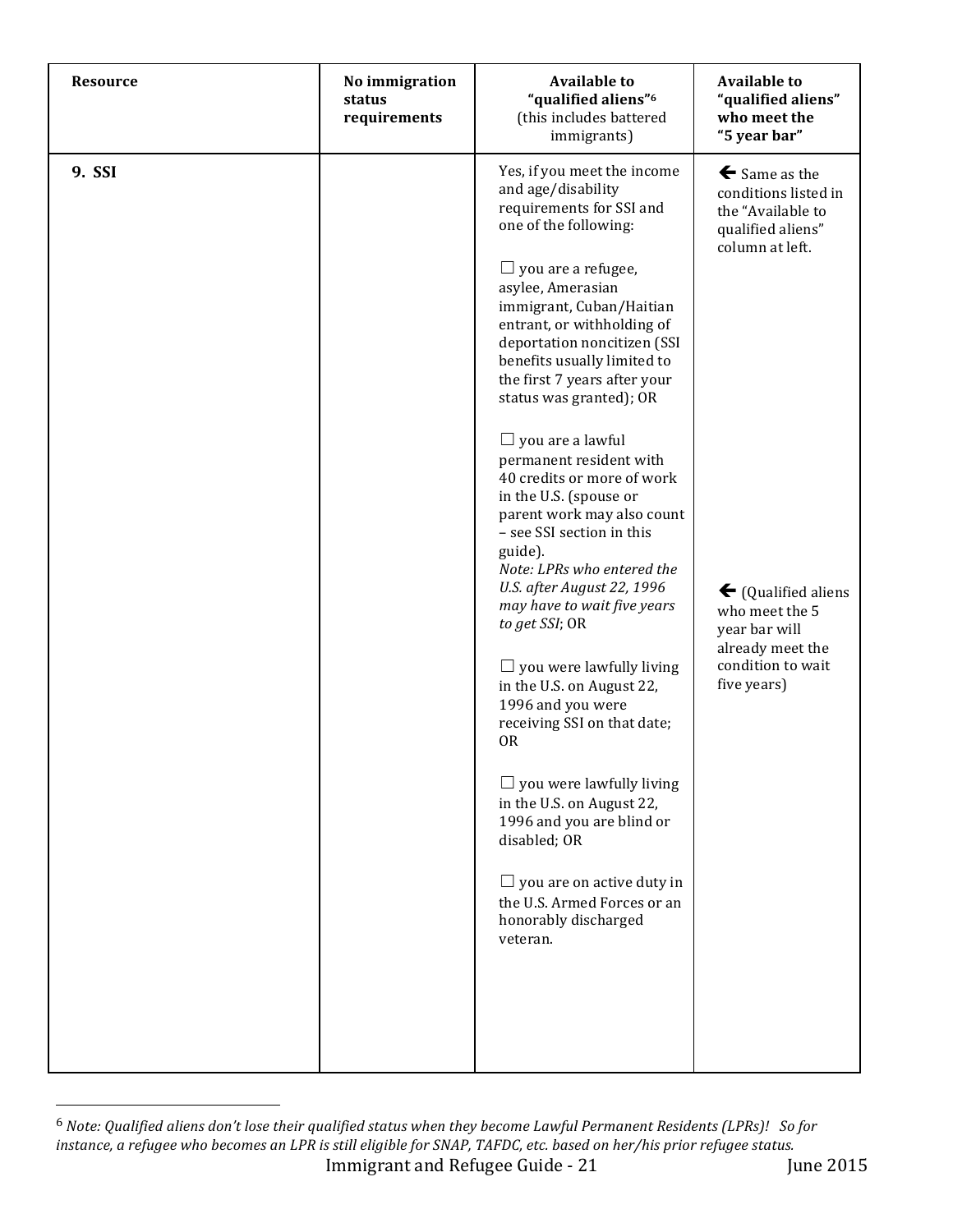| <b>Resource</b>                                                                                                                                           | No immigration<br>status<br>requirements | <b>Available to</b><br>"qualified aliens"7<br>(this includes battered<br>immigrants)                                       | <b>Available to</b><br>"qualified aliens"<br>who meet the<br>"5 year bar"                                                 |
|-----------------------------------------------------------------------------------------------------------------------------------------------------------|------------------------------------------|----------------------------------------------------------------------------------------------------------------------------|---------------------------------------------------------------------------------------------------------------------------|
| 10. Fuel assistance and<br>shutoff protection                                                                                                             | ✓                                        |                                                                                                                            |                                                                                                                           |
| 11. Massachusetts Rental<br><b>Voucher Program (MRVP) and</b><br><b>Alternative Housing Voucher</b><br>Program (AHVP)                                     | J                                        |                                                                                                                            |                                                                                                                           |
| 12. State public housing                                                                                                                                  |                                          |                                                                                                                            |                                                                                                                           |
| 13. Federal public housing                                                                                                                                |                                          | Most of the time. (See<br>housing section in this<br>guide.)                                                               | Most of the time.<br>(See housing<br>section in this<br>guide.)                                                           |
| 14. Residential Assistance for<br><b>Families in Transition (RAFT)</b><br>- (housing stabilization funds for<br>families at high risk of<br>homelessness) |                                          | At least one member of<br>your family must be a<br>citizen or LPR or otherwise<br>permanently residing in the<br><b>US</b> | At least one<br>member of your<br>family must be a<br>citizen or LPR or<br>otherwise<br>permanently<br>residing in the US |
| 15. Emergency Assistance<br><b>Housing Program (EA) and</b><br><b>HomeBASE</b>                                                                            |                                          | Yes, if one of your EA family<br>members is an LPR, eligible<br>for TAFDC, or PRUCOL.                                      | Yes, if one of your<br>EA family members<br>is an LPR, eligible<br>for TAFDC, or<br>PRUCOL.                               |
| 16. Head Start, Early Head<br><b>Start, &amp; Early Intervention</b>                                                                                      |                                          |                                                                                                                            |                                                                                                                           |

Immigrant and Refugee Guide - 22 June 2015  $^7$  Note: Qualified aliens don't lose their qualified status when they become Lawful Permanent Residents (LPRs)! So for *instance, a refugee who becomes an LPR* is still eligible for SNAP, TAFDC, etc. based on her/his prior refugee status.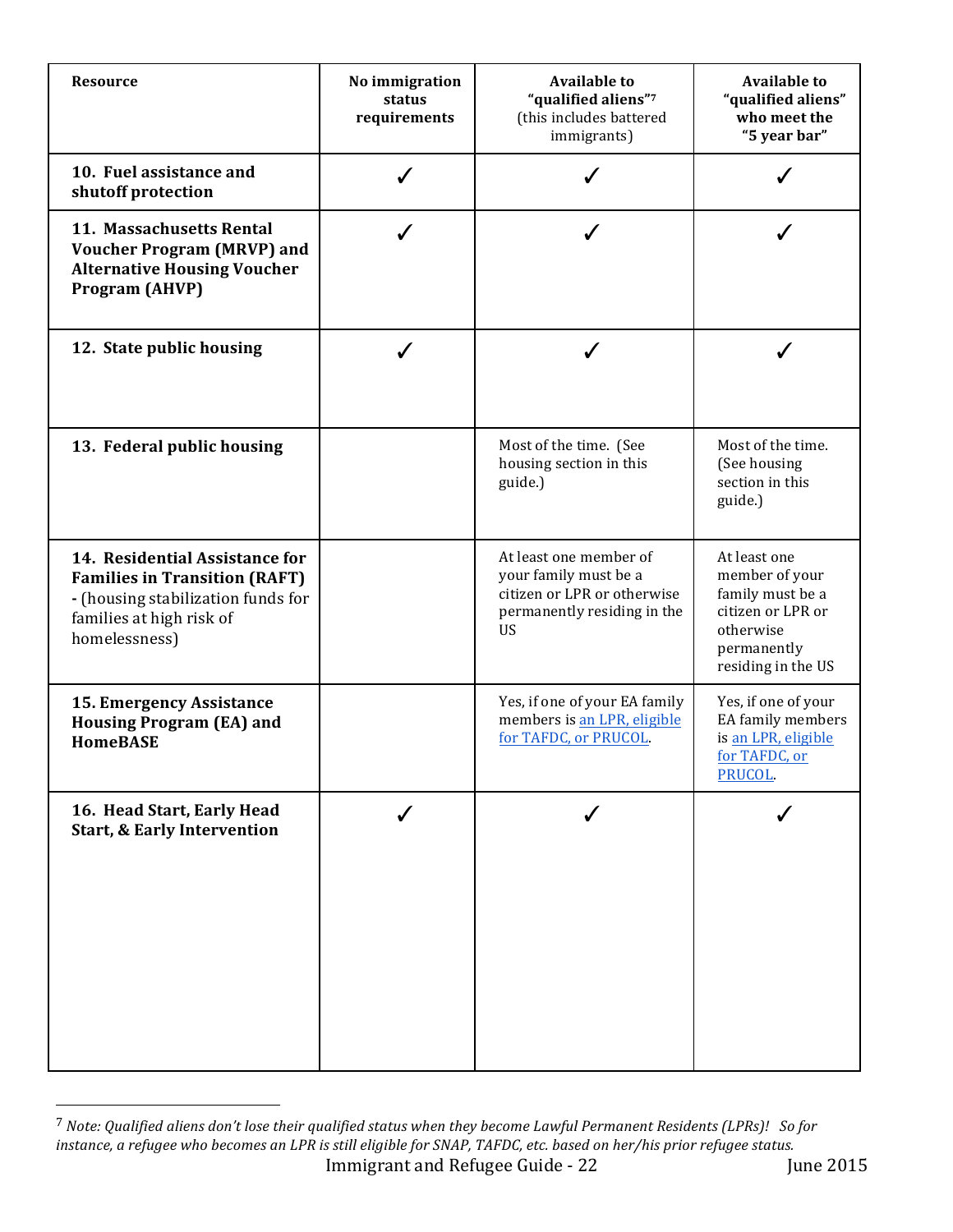| <b>Resource</b>                                                                                                                                                                                                                                                                                               | No immigration<br>status<br>requirements                                                                                                                                         | <b>Available to</b><br>"qualified aliens" <sup>8</sup><br>(this includes battered<br>immigrants)                                                                                                                                                                                                                                                         | <b>Available to</b><br>"qualified aliens"<br>who meet the<br>"5 year bar"                                         |
|---------------------------------------------------------------------------------------------------------------------------------------------------------------------------------------------------------------------------------------------------------------------------------------------------------------|----------------------------------------------------------------------------------------------------------------------------------------------------------------------------------|----------------------------------------------------------------------------------------------------------------------------------------------------------------------------------------------------------------------------------------------------------------------------------------------------------------------------------------------------------|-------------------------------------------------------------------------------------------------------------------|
| 17. Income-eligible childcare<br>Eligibility is based on child's<br>status, not the parent's.<br>No child is supposed to be denied<br>by a subsidy administrator due to<br>immigration status without<br>review by MA Dept. of Early<br>Education and Care (EEC),<br>because this stuff is so<br>complicated! | Note: Eligibility is<br>based on child's<br>status, not the<br>parent's.                                                                                                         | Yes, including battered<br>non-citizens (abused<br>children or children of an<br>abused parent).<br>For more info, see EEC's<br>Desk Guide to Non-citizen<br>children eligibility at<br>www.masslegalservices.org<br>/content/desk-guide-non-<br>citizen-eligibility-child-care<br>Note: Eligibility is based on<br>child's status, not the<br>parent's. | Note: Eligibility is<br>based on child's<br>status, not the<br>parent's.                                          |
| 18. victim compensation                                                                                                                                                                                                                                                                                       | ✓                                                                                                                                                                                |                                                                                                                                                                                                                                                                                                                                                          |                                                                                                                   |
| 19. fuel assistance (LIHEAP,<br><b>Citizens Energy Oil Heat</b><br>Program, Good Neighbor<br><b>Energy Fund, shutoff</b><br>protection)                                                                                                                                                                       | ✔<br>Note: the LIHEAP<br>application asks<br>for Social Security<br>numbers (SSNs)<br>for all household<br>members, but you<br>do not have to<br>provide SSNs to<br>be eligible. | ℐ                                                                                                                                                                                                                                                                                                                                                        |                                                                                                                   |
| 20. FEMA funds<br>(for economic emergencies<br>related to shelter or food,<br>including rent and utility<br>arrearages)                                                                                                                                                                                       |                                                                                                                                                                                  |                                                                                                                                                                                                                                                                                                                                                          |                                                                                                                   |
| 21. Unemployment insurance                                                                                                                                                                                                                                                                                    | Yes, if you were<br>working legally<br>when you lost<br>your job and are<br>legally allowed to<br>take a new job.                                                                | Yes, if you were working<br>legally when you lost your<br>job and are legally allowed<br>to take a new job.                                                                                                                                                                                                                                              | Yes, if you were<br>working legally<br>when you lost your<br>job and are legally<br>allowed to take a<br>new job. |

Immigrant and Refugee Guide - 23 June 2015  $^8$  Note: Qualified aliens don't lose their qualified status when they become Lawful Permanent Residents (LPRs)!  $\,$  So for *instance, a refugee who becomes an LPR* is still eligible for SNAP, TAFDC, etc. based on her/his prior refugee status.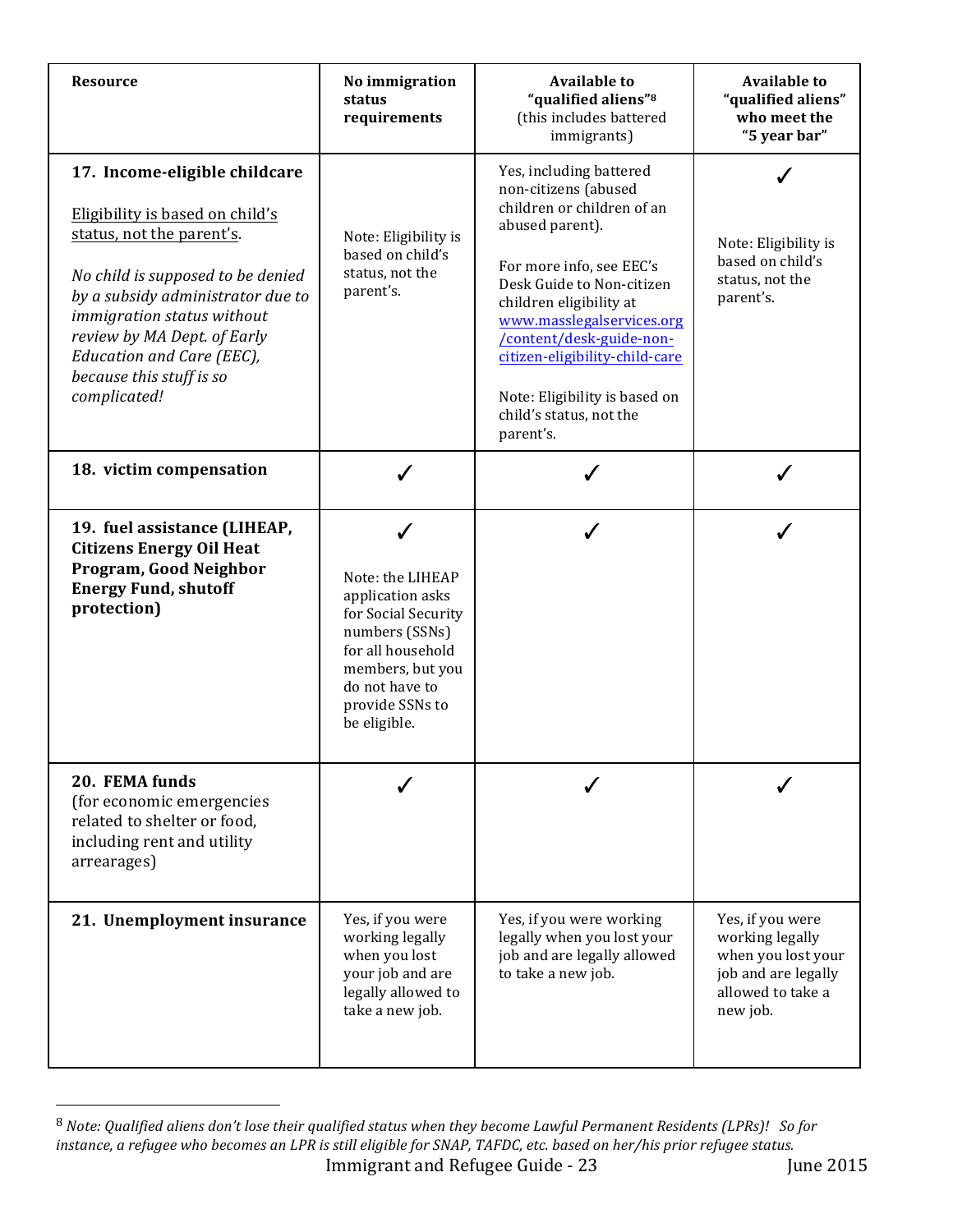| <b>Resource</b>                                           | No immigration<br>status<br>requirements | Available to<br>"qualified aliens" <sup>9</sup><br>(this includes battered<br>immigrants) | Available to<br>"qualified aliens"<br>who meet the<br>"5 year bar" |
|-----------------------------------------------------------|------------------------------------------|-------------------------------------------------------------------------------------------|--------------------------------------------------------------------|
| 22. Short-term, non-cash<br>emergency disaster assistance |                                          |                                                                                           |                                                                    |
| 23. Veterans services                                     | All honorably<br>discharged<br>veterans  | All honorably discharged<br>veterans                                                      | All honorably<br>discharged veterans                               |

Immigrant and Refugee Guide - 24 June 2015  $^9$  Note: Qualified aliens don't lose their qualified status when they become Lawful Permanent Residents (LPRs)!  $\,$  So for *instance, a refugee who becomes an LPR* is still eligible for SNAP, TAFDC, etc. based on her/his prior refugee status.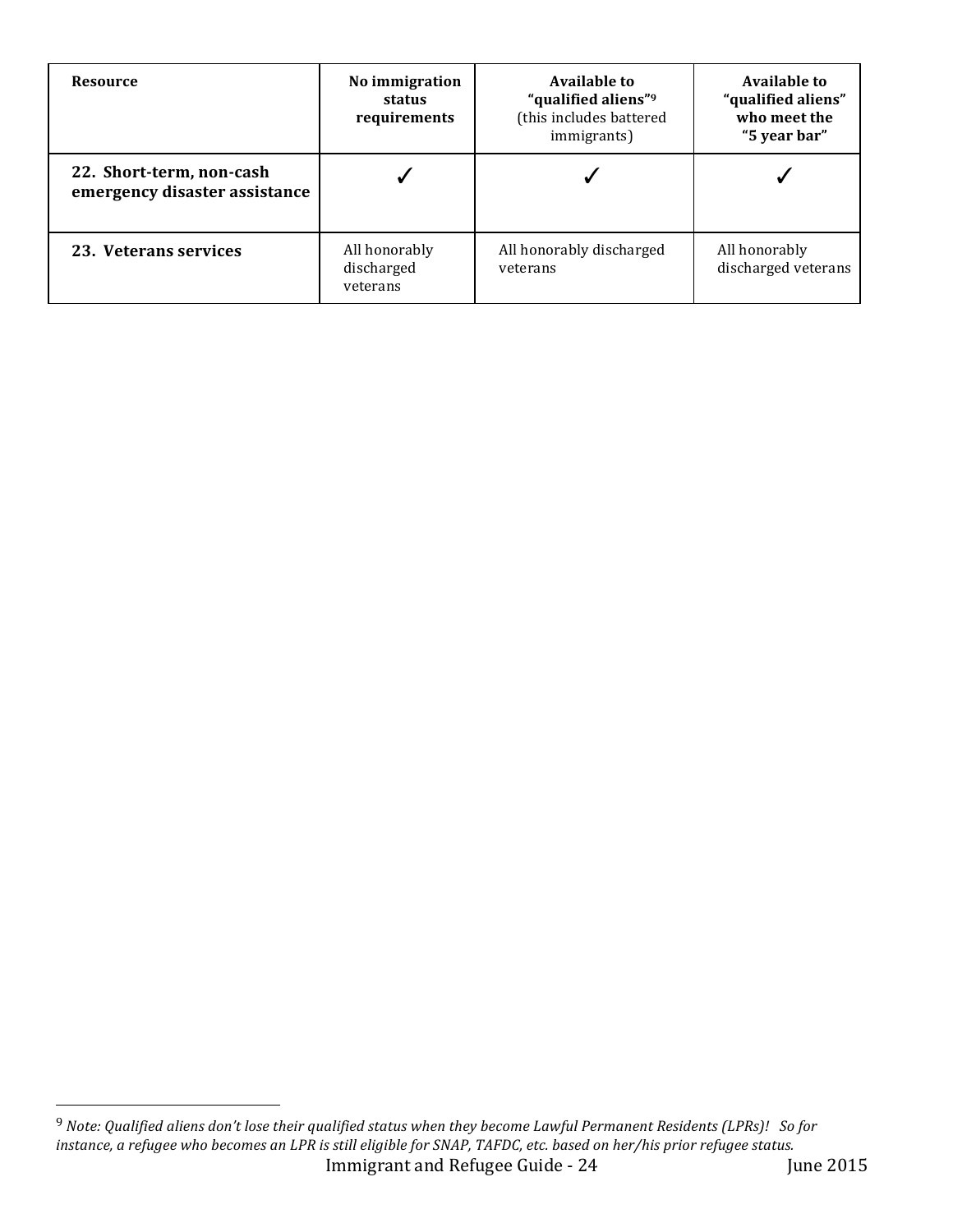# **MAXIMUM MONTHLY BENEFITS (SNAP, EAEDC, TAFDC)**

<span id="page-24-0"></span> $\Box$  1. **SNAP maximum monthly benefit** – The table below shows the maximum amount you can get, based on household size. The amount you will be eligible for depends on your income; how much you have to pay for shelter, dependent care, child support to a child outside the home, and medical expenses (for elderly and disabled household members); and your legal immigration or US citizenship status. You are expected to spend about 30% of your net household income on food.

| Household size | <b>Maximum monthly SNAP benefit</b><br>Oct 1, 2014 - Sep 30, 2015 |
|----------------|-------------------------------------------------------------------|
| 1              | \$194                                                             |
| 2              | \$357                                                             |
| 3              | \$511                                                             |
| 4              | \$649                                                             |
| 5              | \$771                                                             |
| 6              | \$925                                                             |
| more           | see the SNAP calculator at<br>www.gettingsnap.org                 |

 $\Box$  2. **EAEDC maximum monthly benefit** – The table below shows the maximum amount you can get, based on household size. The amount you will be eligible for depends on your income; your living situation (whether you have shelter costs); whether other members of your household are getting TAFDC or EAEDC; and your legal immigration or US citizenship status.

| <b>Household size</b> | <b>Maximum monthly EAEDC benefit</b><br>current as of September 2014 |
|-----------------------|----------------------------------------------------------------------|
| 1                     | \$303.70                                                             |
| 2                     | \$395.10                                                             |
| 3                     | \$486.60                                                             |
| 4                     | \$578.20                                                             |
| 5                     | \$669.80                                                             |
| 6                     | \$761.10                                                             |
| more                  | see www.massresources.org/eaedc-<br>benefits.html                    |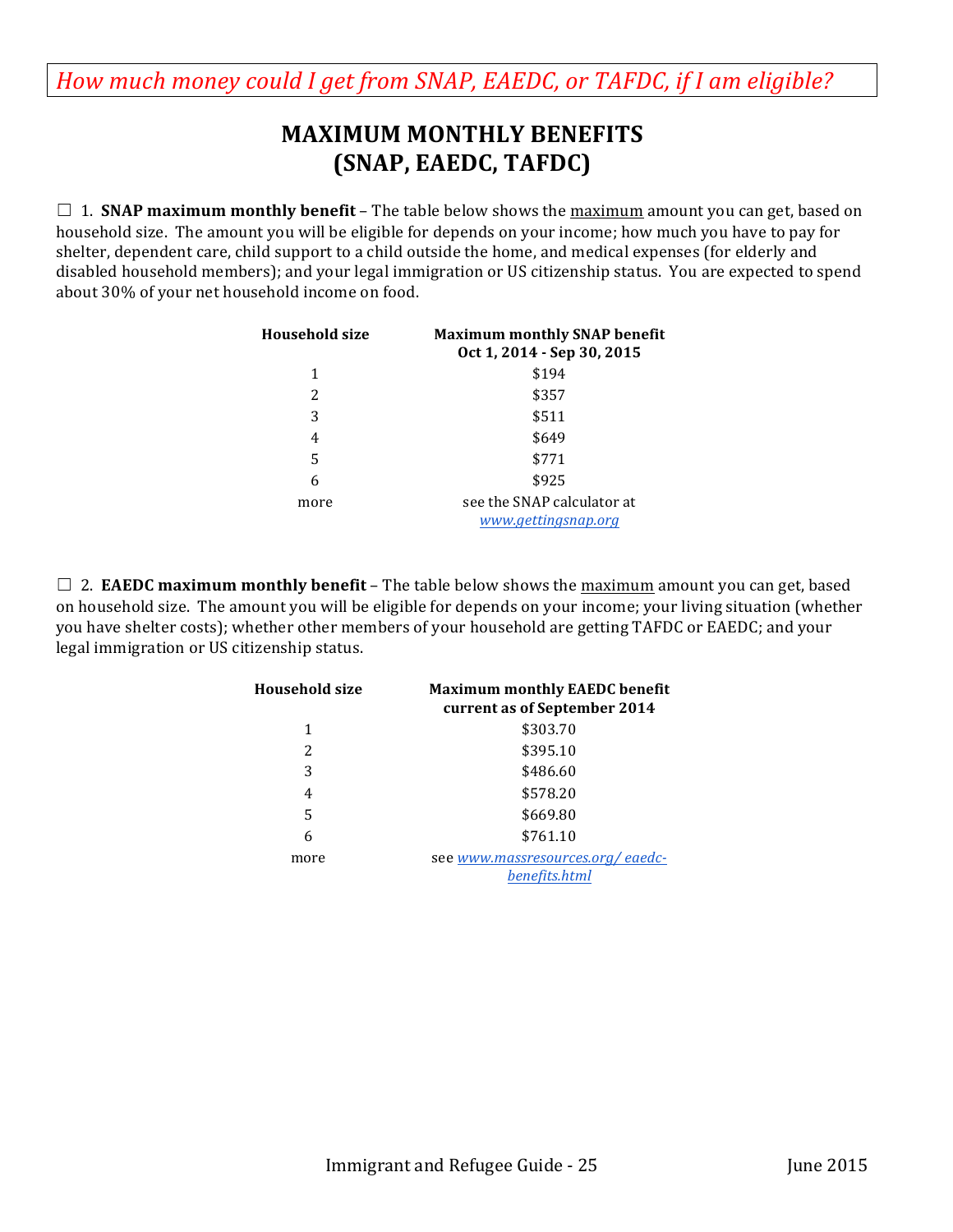<span id="page-25-0"></span> $\Box$  3. **TAFDC maximum monthly benefit** – The table below shows the maximum amount you can get, based on household size. The amount you will be eligible for depends on your income; whether you live in subsidized or unsubsidized housing; whether you are exempt from work requirements or not; and your legal immigration or US citizenship status.

| <b>Household size</b> | Living in Subsidized (Public) Housing<br>current as of September 2014 | Living in Unsubsidized (Private) Housing<br>current as of September 2014 |
|-----------------------|-----------------------------------------------------------------------|--------------------------------------------------------------------------|
| 1                     | \$388                                                                 | \$428                                                                    |
| 2                     | \$491                                                                 | \$531                                                                    |
| 3                     | \$593                                                                 | \$633                                                                    |
| 4                     | \$691                                                                 | \$731                                                                    |
| 5                     | \$792                                                                 | \$832                                                                    |
| 6                     | \$896                                                                 | \$936                                                                    |
| more                  | see www.massresources.org/tafdc-benefits.html                         | see www.massresources.org/tafdc-benefits.html                            |

*Note:* In the month of September, you get an extra \$200 in TAFDC benefits for each eligible child under 19yo, as a *clothing allowance.*

*What if I live in a household where some family members have legal immigration status and some don't?* 

# **MIXED STATUS HOUSEHOLDS**

 $\Box$  1. **Opting out** - If you would like to apply for SNAP, TAFDC, or EAEDC for your eligible children but do not want to apply for yourself or are not eligible yourself, you have the right to "opt out," meaning you can apply for them without applying for yourself.

 $\Box$  1a. Households members who are "opting out" (known as excluded members) **do NOT need to submit a social security number or immigration status**. They will need to submit their income and assets. 

 $\Box$  1b. If opting out when applying to SNAP, use the paper application to apply for SNAP, because the online system does not accommodate opting out very well. In your paper application, include a cover letter stating who in the household you are applying for, and who in the household you are not applying for.

 $\Box$  1c. If you have legal status (including PRUCOL) and are applying to SNAP but you are "opting out", providing proof of your legal status in your SNAP application may result in your getting significantly higher benefits for your household than if you cannot or do not wish to provide proof.

 $\Box$  2. Applying for federal housing assistance as a mixed status household - If at least one member of your family is a citizen or eligible noncitizen, you can be eligible for federal housing assistance programs, but you will have to pay a higher rent than you would if all of the household members were citizens or eligible noncitizens. Often this means the rent is too high to afford.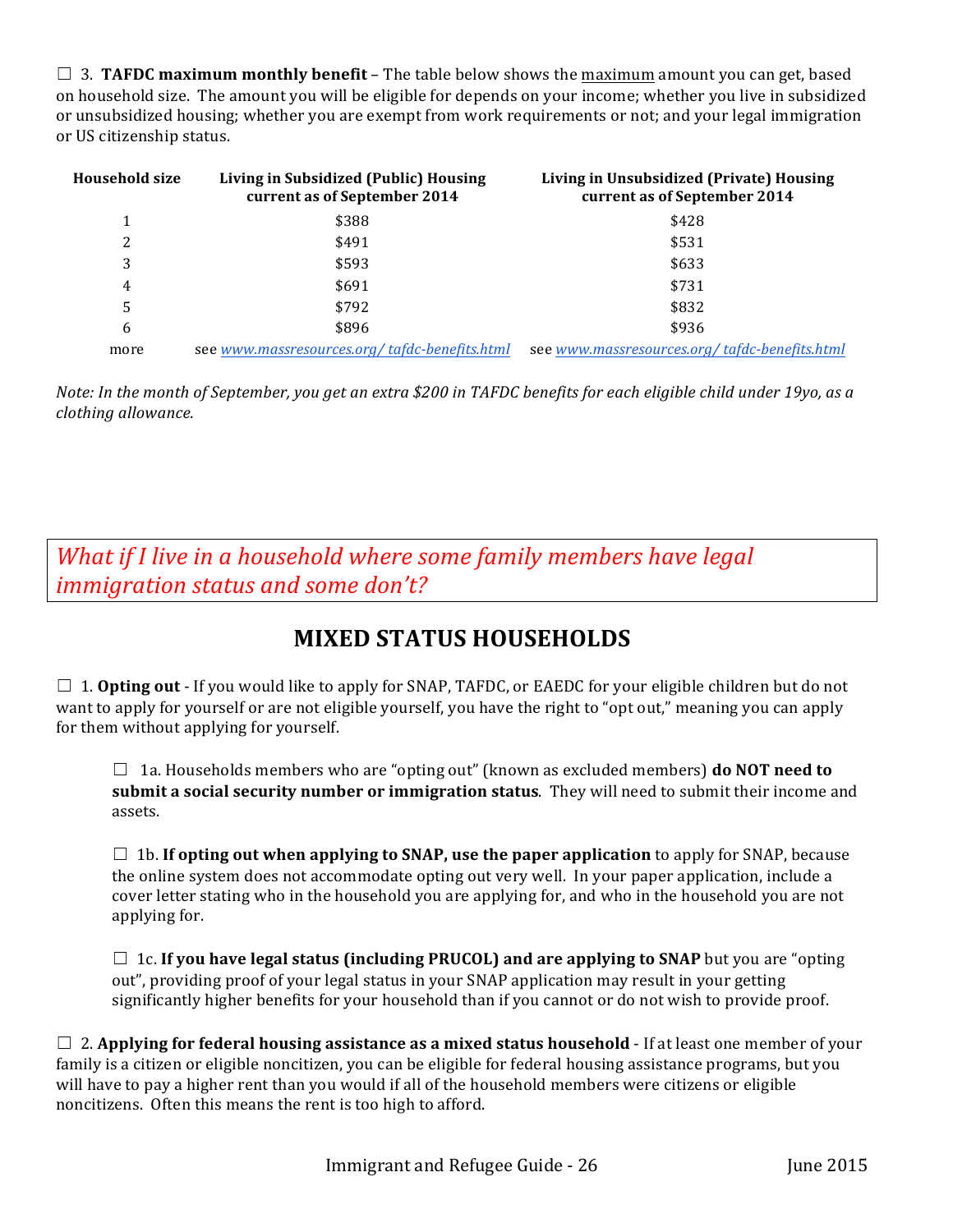<span id="page-26-0"></span>*What cash assistance might be available to me, if I am legally present in the US* but not eligible for cash assistance from TAFDC?

# EMERGENCY AID TO ELDERS, DISABLED AND CHILDREN (EAEDC)<sup>10</sup>

EAEDC is a cash benefit for the elderly and people with disabilities. *It is one of the most significant cash assistance programs for legally present immigrants.* 

#### **Where you apply:**

 $\triangleright$  Your local DTA office (see Rights when Applying for Public Benefits section! You can bring an advocate with you when you apply)

#### **Where to get help applying or appealing a decision:**

 $\triangleright$  Community Legal Aid at (855) 252-5342 or online at *www.communitylegal.org* (see Legal **Resources section)**

 $\Box$  **1. Most legally present immigrants can apply** – EAEDC is available to people with the following citizenship statuses:

- $\Box$  Battered immigrants, and their children and parents (includes VAWA self-petitioners)
- $\Box$  PRUCOL immigrants (includes people with U visas, and people with temporary protected status)
- $\Box$  Refugees, aslyees, Cuban/Haitian entrants, people granted withholding of deportation or removal, Amerasian immigrants
- $\Box$  Victims of trafficking
- $\Box$  Lawful permanent residents (LPRs)

#### $\Box$  2. **Eligibility** - You may be eligible for EAEDC if you are one of the following:

 $\Box$  65 or older; or

 

- $\Box$  disabled with a mental or physical disability that is expected to last 60+ days and substantially reduces your capacity to work; or
- $\Box$  caring for someone who is disabled; or
- $\Box$  in a Mass. Rehab program

 $\Box$  3. **Disability** - Disability includes physical impairments, mental health impairments, or a combination of impairments. Factors determining your ability to work or not (disability) include: past work experience, education level, and non-diagnosable factors, such as pain. 50% of state residents who receive EAEDC for a disability are receiving it for a mental health impairment, such as depression or PTSD.

 $10$  Note: As of January 2015, DTA is in the process of amending its regulations, partly in response to the new welfare law enacted as Chapter 158 of the Acts of 2014 (St. 2014, c. 158). This Guide does not reflect those amendments.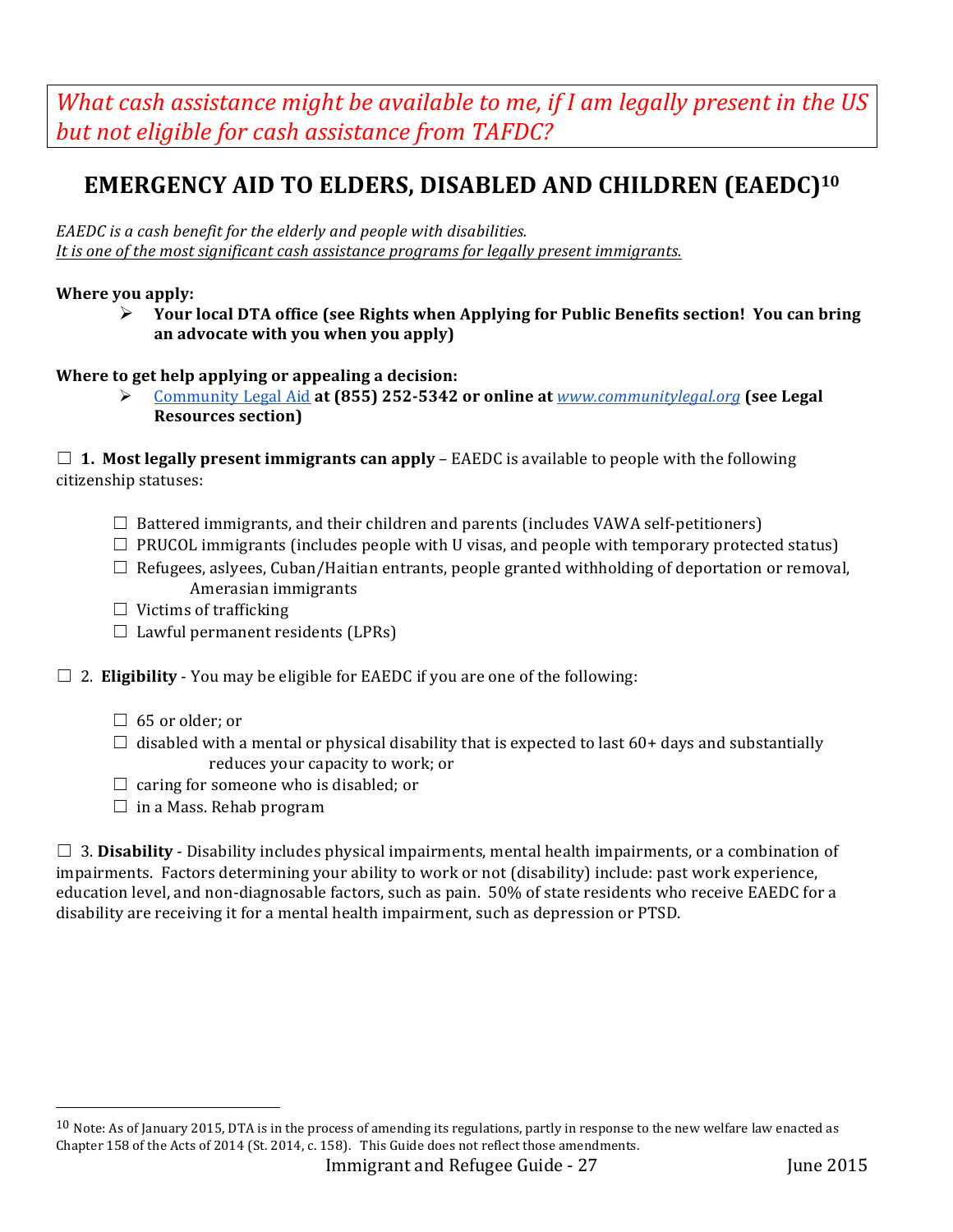<span id="page-27-0"></span>*I* am applying to DTA for benefits (TAFDC, EAEDC, SNAP) for myself and/or my *child(ren).* What are my rights?

### **RIGHTS WHEN APPLYING TO THE DEPARTMENT OF TRANSITIONAL ASSISTANCE (DTA) FOR BENEFITS<sup>11</sup>**

#### **What they are:**

Your legal rights when applying to DTA for benefits **(SNAP, EAEDC, TAFDC).** 

#### **Who has these rights: Everyone**

 

#### **Where to get help if your rights are being violated:**

Ø **Community Legal Aid (see Legal Resources section).**

 $\Box$  1. You have the **right to be accompanied and/or represented at DTA by anyone of your choice** 

 $\Box$  1a. **Ask your advocate!** - Local domestic violence and rape crisis center advocates can support you in applying for benefits, including with language assistance, transportation, accompanying you, and helping you collect supporting documents to apply.

 $\Box$  2. You have the **right to a free interpreter**, both on the phone with DTA and in-person at a DTA office

 $\Box$  2a. You **can self-identify** as someone with "Limited English Proficiency" in order to be provided with an interpreter.

 $\Box$  2b. If the DTA worker wants to try to proceed without an interpreter (if s/he says, "we can understand each other enough," for instance), **be firm in your request that you would like an interpreter** who is fluent in your language.

□ 2c. If you apply at the DTA office, DTA can ask you to return after your initial visit to continue the application process when an interpreter can be there in person. You should sign a Request for Assistance on your initial visit. If returning another day would be too burdensome for you, DTA should use a telephone interpreter to complete your application during your initial visit.

□ 2d. The DTA worker **should not ask your children to interpret** for you.

 $\Box$  2e. If your language needs are not being met, **you can file a language access complaint** with DTA.

 $\Box$  3. Sign and date a Request for Assistance the very first time you go to DTA - To start your application for benefits, you only have to sign and date a Request for Assistance (you do NOT have to answer all the questions on it). If you are eligible for benefits, they will be backdated to the date you signed and dated the Request.

 $11$  Note: As of January 2015, DTA is in the process of amending its regulations, partly in response to the new welfare law enacted as Chapter 158 of the Acts of 2014 (St. 2014, c. 158). This Guide does not reflect those amendments.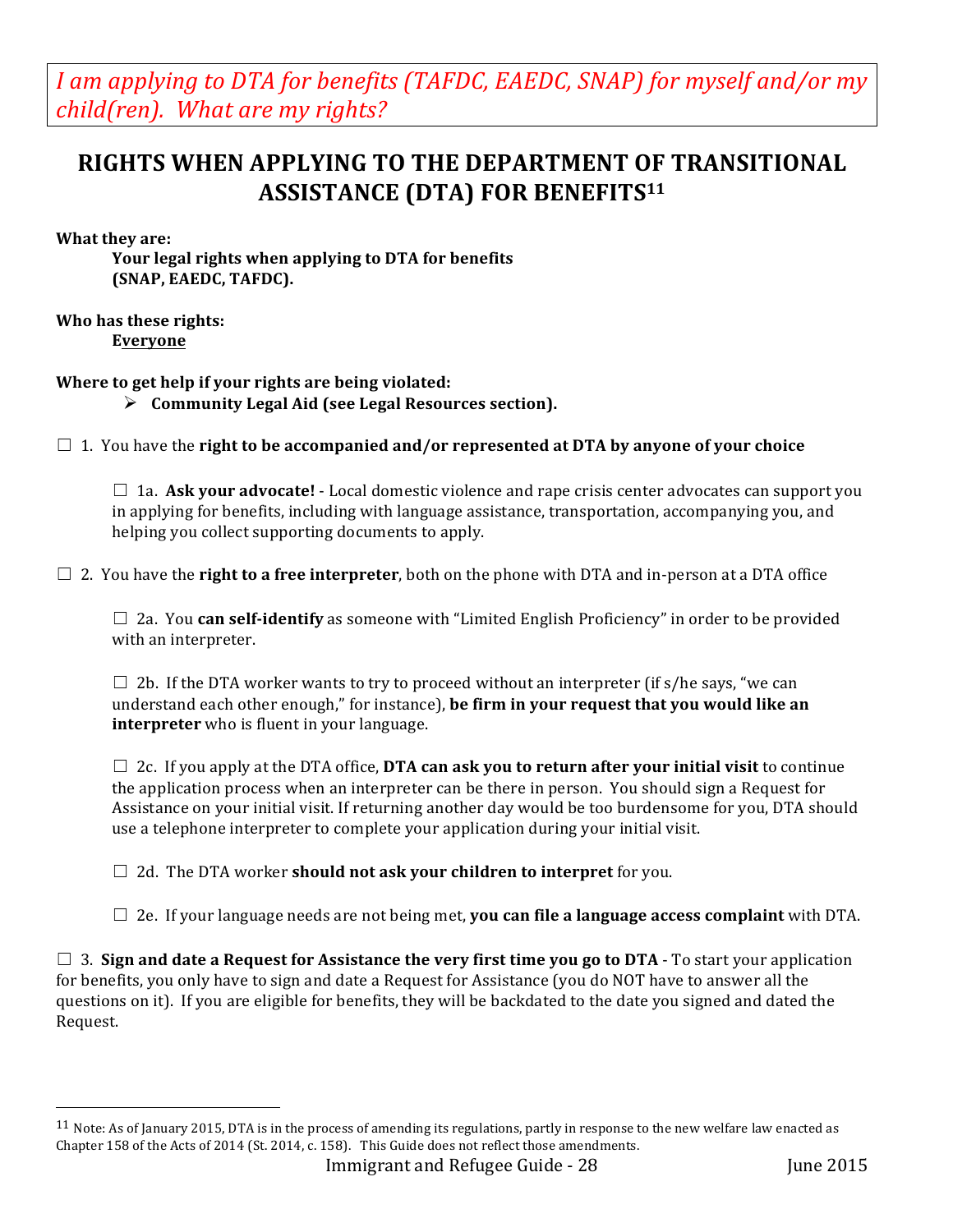$\Box$  3a. If you are **applying online for SNAP, the same idea applies** – to "file" an application, you only have to submit your name, address, and signature and hit submit. The date you hit submit will be your "filing date" and your benefits may go back to that date. To complete your application, you will be asked to provide more information and some proof, and have an in- person interview, but you can do all of that after your filing date.

 $\Box$  4. You have the **right to apply even if you do not have verifications with you** and to mail or bring in your verifications at a later date. You have the right to submit an application right away online or the very first day you go to DTA.

 $\Box$  5. You have the **right to request and be provided with worker assistance**. This means you have the right to help from a DTA worker with obtaining verifications, filling out forms, and explanation of notices.

 $\Box$  6. You have the **right to be treated with dignity, consideration, and respect, and not to be discriminated against** due to race, sex, color, national origin, disability, religious creed, or political belief.

 $\Box$  7. You have the **right to request additional time** to complete your application, as long as you are requesting this time before you have turned your application in.

 $\Box$  8. You have the **right to a decision within 30 days from your application date**, either granting you benefits or giving you a denial notice.

 $\Box$  8a. If you are denied because more proof is needed, you have an additional 30 days from the date of the denial notice to provide that proof.

 $\Box$  8b. If more proof is needed, your benefits might only be backdated to the date you provide **the proof** – If DTA denies you because more proof is needed and you give them proof and then are approved for benefits, your benefits might only be backdated to the date you provided this proof, rather than the date you signed and dated a Request for Assistance.

 $\Box$  9. If your request for benefits is denied or your benefits are reduced or terminated, you have **the right to** appeal by requesting a Fair Hearing.

□ 9a. You **must appeal by the 90<sup>th</sup> day** after the date of the notice (or the 120<sup>th</sup> day if you are appealing based on DTA worker misconduct).

 $\triangleright$  Fax your appeal to the Division of Hearings. Fax: (617) 348-5311<sup>12</sup>.

 

 $\Box$  9a-1. Then call the Division of Hearings the next day at telephone #(617) 348-5321, to confirm that they received the appeal. (The appeal will be routed through DTA's Electronic Document Management Center (EDMC) in Taunton to a designated box for the Division of Hearings. This process can take up to 24 hours). If you have signed a release and filed it with DTA, your advocate can make this call if you prefer.

 $\Box$  9a-2. Your appeal does not require a signature, just your name and address. So with your permission, your advocate could fill it out and fax it in.

 $12$  From Naomi Meyer (Greater Boston Legal Services): the Director of Division of Hearings told her on 9/5/14 that faxes should be sent to the above number, rather than the new Electronic Documents Management (EDM) number in Taunton, because the faxes will be redirected to a designated inbox for Div of Hearings at EDM, so that they will be forwarded to the correct place within 24 hours.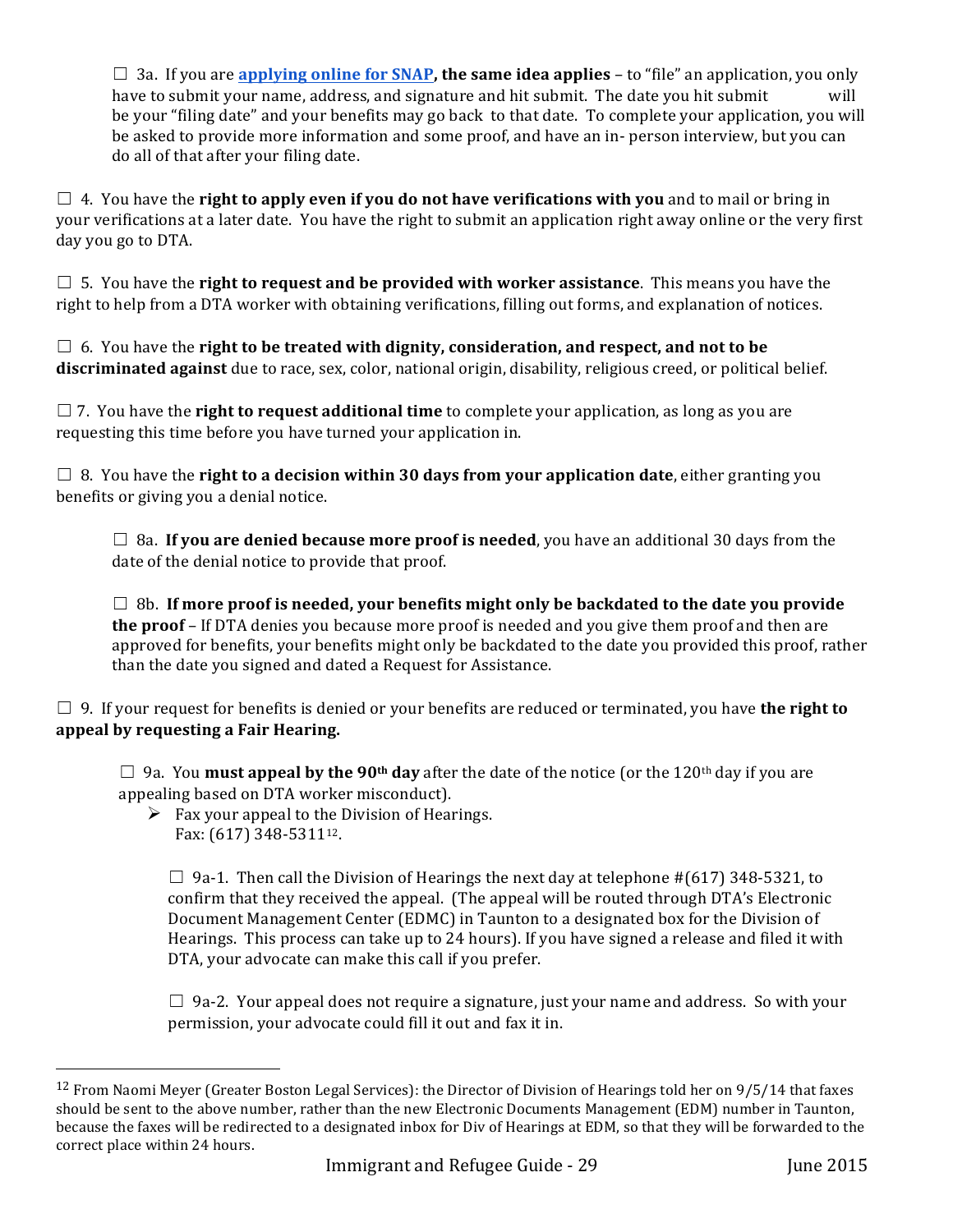<span id="page-29-0"></span> $\Box$  9b. **You can get aid paid pending** if you appeal a change in your benefits **before** that change takes place. If you lose the appeal, you will have to pay back the aid you received while your appeal was pending – the amount will be recouped at a rate of 10% of your grant each month if you continue to get benefits. If you don't continue to get benefits, they will bill you.

□ 10. You have the **right to see your case file anytime.** 

□ 11. **Online account** - You can set up an online account through Virtual Gateway to keep track of your DTA benefits and notices.

*What about SSI?* 

# **Supplemental Security Income (SSI)**

*SSI* is a federal benefit and more difficult to be eligible for than other benefits.

- $\triangleright$  In Hampshire and Franklin counties, the Center for Public Representation represents **individuals seeking SSI benefits. See** *www.centerforpublicrep.org/ssi-ssdi-benefit-denials*
- $\triangleright$  In Berkshire and Hampden counties, Community Legal Aid can help you appeal if you are wrongfully denied benefits. Call (855) 252-5342 or visit *www.communitylegal.org*.

 $\Box$  1. The **most common path to SSI eligibility for immigrants** is to be a Lawful Permanent Resident (LPR) who has been an LPR for 5 or more years (also known as clearing the "5 year bar") and has 40 quarters of work history. 

 $\Box$  1a. A tip for LPRs on meeting the 40 quarters of work requirement - You can get credit for your parents' quarters (earned before you were 18yo, including before birth) and for your spouse's quarters (earned during marriage. If you divorce your spouse, you would not count his/her quarters). Note that if you or the worker were receiving Medicaid, SSI, food stamps, TANF, or SCHIP during any of those quarters, special rules apply.

 $\Box$  2. If you have been **granted status as a refugee, asylee, Cuban/Haitian entrant, Amerasian immigrant, or** withholding of deportation/removal, you can be eligible for SSI, but only during the first 7 years after your status was granted.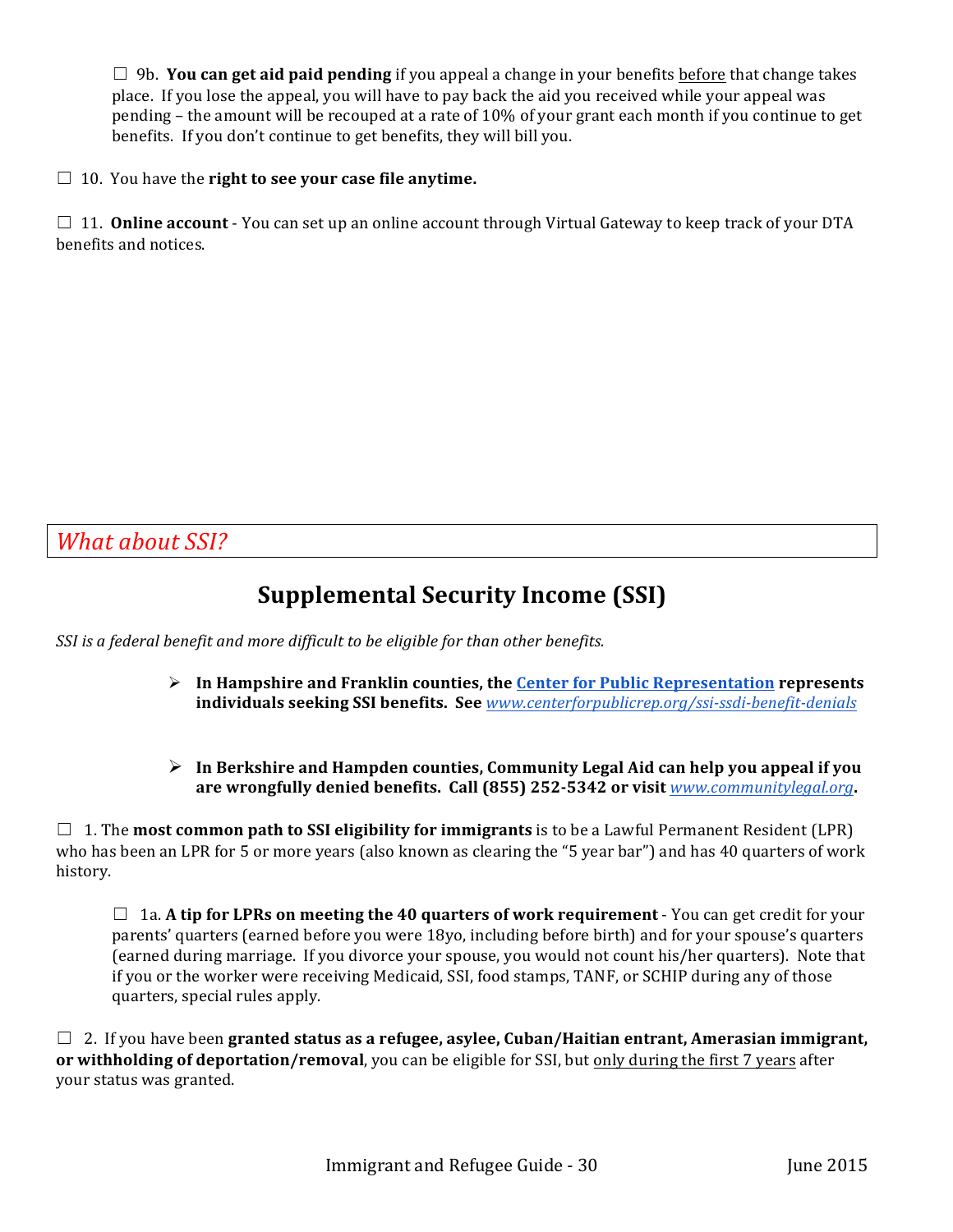# **HOUSING**

<span id="page-30-0"></span> $\Box$  1. Currently, all state public housing programs have no citizenship or immigration status restrictions. This includes: state public housing for families, state public housing for elders and people with disabilities, the Massachusetts Rental Voucher Program (MRVP), Alternative Housing Voucher Program (AHVP), and statefunded multifamily housing.

 $\Box$  2. **A few federal housing programs are available to everyone** and have no citizenship or immigration status restrictions. These include: some federal multifamily buildings, Housing Opportunities for Persons with AIDS (HOPWA), McKinney Shelter Plus Care, Supportive Housing, HOME Rental Assistance, and McKinney Homeless Programs (except for the McKinney Section 8 moderate rehabilitation program).

 $\Box$  3. Most <u>federal</u> public housing assistance is only provided to citizens and certain eligible **noncitizens.** Programs like this include: federal public housing, vouchers, and most multifamily housing assistance. Eligible noncitizens for these programs include (see *www.masslegalhelp.org/housing/eligibility#question\_4* for more information):

- $\Box$  lawful permanent residents (LPRs)
- $\Box$  refugees
- $\square$  asylees
- $\Box$  parolees
- $\Box$  a victim of trafficking and/or relatives of a victim of trafficking
- $\Box$  non-citizens granted a withholding of removal
- $\Box$  certain others

 $\Box$  4. **If you are part of a mixed status household** where at least one member of your family is a citizen or eligible noncitizen, you can be eligible for federal housing assistance programs, but you will have to pay a higher rent than you would if all of the household members were citizens or eligible noncitizens. Often this means the rent is too high to afford.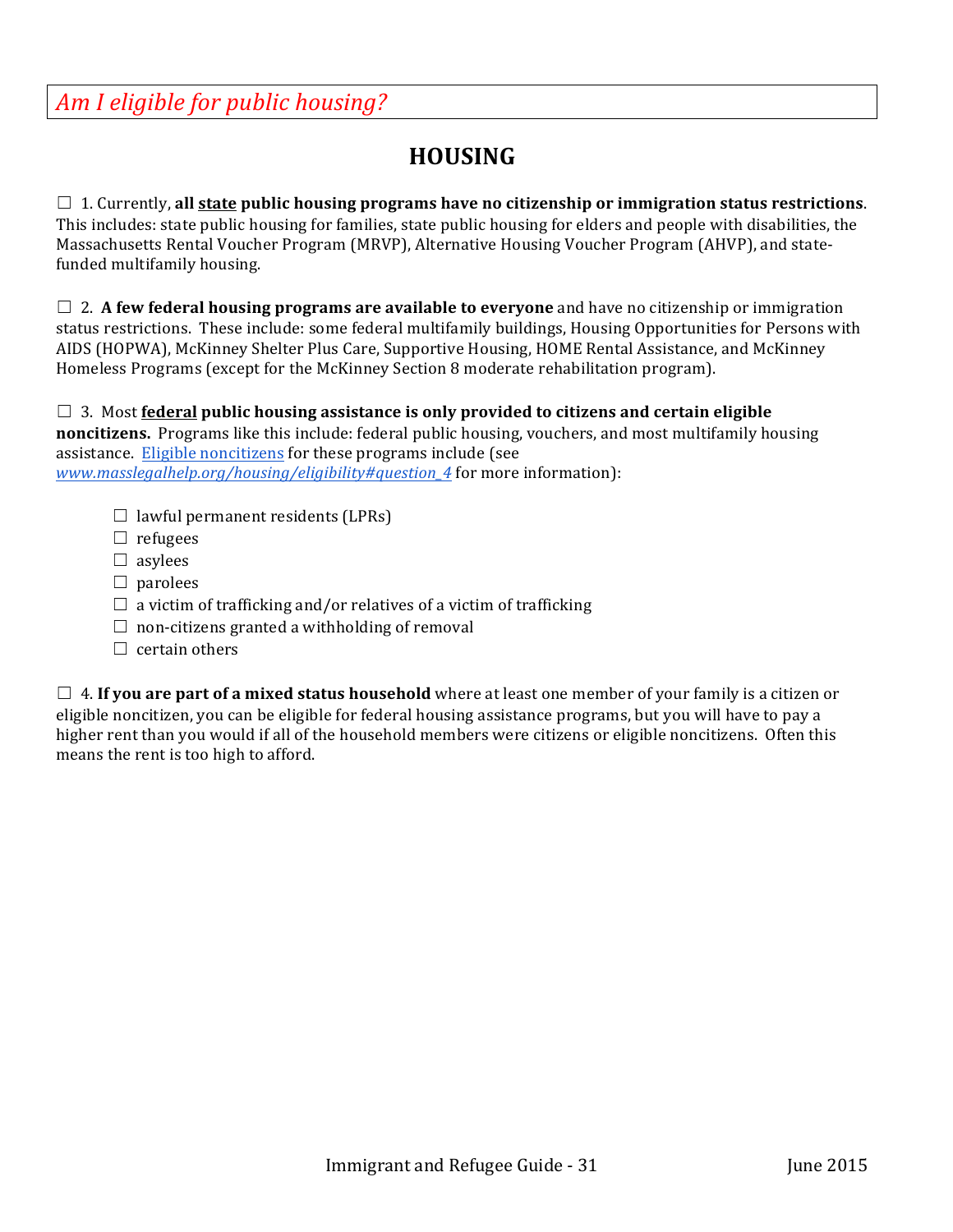# **HEALTH CARE ACCESS**

# <span id="page-31-0"></span>*Where can I go for free or reduced-cost health care?*

 $\Box$  1. For places to get free or reduced-cost health care in your area (whether or not you have **insurance**) see the Health Care section in the Guide for Advocates (of non-immigrant survivors).

## *Is it safe to apply for health insurance?*

 $\Box$  2. **Confidentiality** - The state will keep information on your application confidential from immigration officials, and the federal government says it does not use any information it finds out about individuals when they apply for health insurance as the basis for pursuing civil immigration enforcement actions against them or members of their household.

 $\Box$  2a. The MA office in charge of health care (MA Executive Office of Health and Human Services) says in its member booklet (online in English at

*www.mass.gov/eohhs/docs/masshealth/membappforms/aca-1-english-mb.pdf* and in Spanish at *www.mass.gov/eohhs/docs/masshealth/membappforms/aca-1-spanish-mb.pdf*):

"Applications and the information on them will be kept confidential. This means that:

- names and addresses will not be sent to immigration enforcement officials; and
- we will not match information with other agencies if individuals do not have social security numbers"

 $\Box$  2b. And US Immigration and Customs Enforcement (ICE) released a memo (online at *www.ice.gov/doclib/ero-outreach/pdf/ice-aca-memo.pdf*) stating:

> • "ICE does not use information about such individuals or members of their household that is obtained for purposes of determining eligibility for such coverage as the basis for pursuing a civil immigration enforcement action against such individuals or members of their household."

### *What free or subsidized health insurance am I eligible for?*

**►** *You can call the toll-free* Health Care For All Helpline *at (800)* 272-4232 with *questions about health* coverage in Massachusetts. Open 9am-5pm, Monday-Friday. Online at www.hcfama.org/helpline

 $\Box$  3. **Eligibility for health insurance** – You are entitled to some form of health insurance, no matter your immigration status. What kind of health insurance you are eligible for depends on your immigration status, income (based on the federal poverty level, or FPL), and life circumstance (pregnant, under 20yo, disabled, elderly, etc.). Below is a basic outline to give you a sense of what you might qualify for.

 $\triangleright$  See the Health Care section in the Guide for Advocates (of non-immigrant survivors) for places that can help you determine your eligibility and/or sign up for health insurance.

 $\Box$  3a. If you are pregnant and your income is not more than 200% of the federal poverty level (FPL), you are eligible for MassHealth Standard insurance coverage (comprehensive coverage), regardless of citizenship or immigration status.

#### □ 3b. If you are under 19 years old...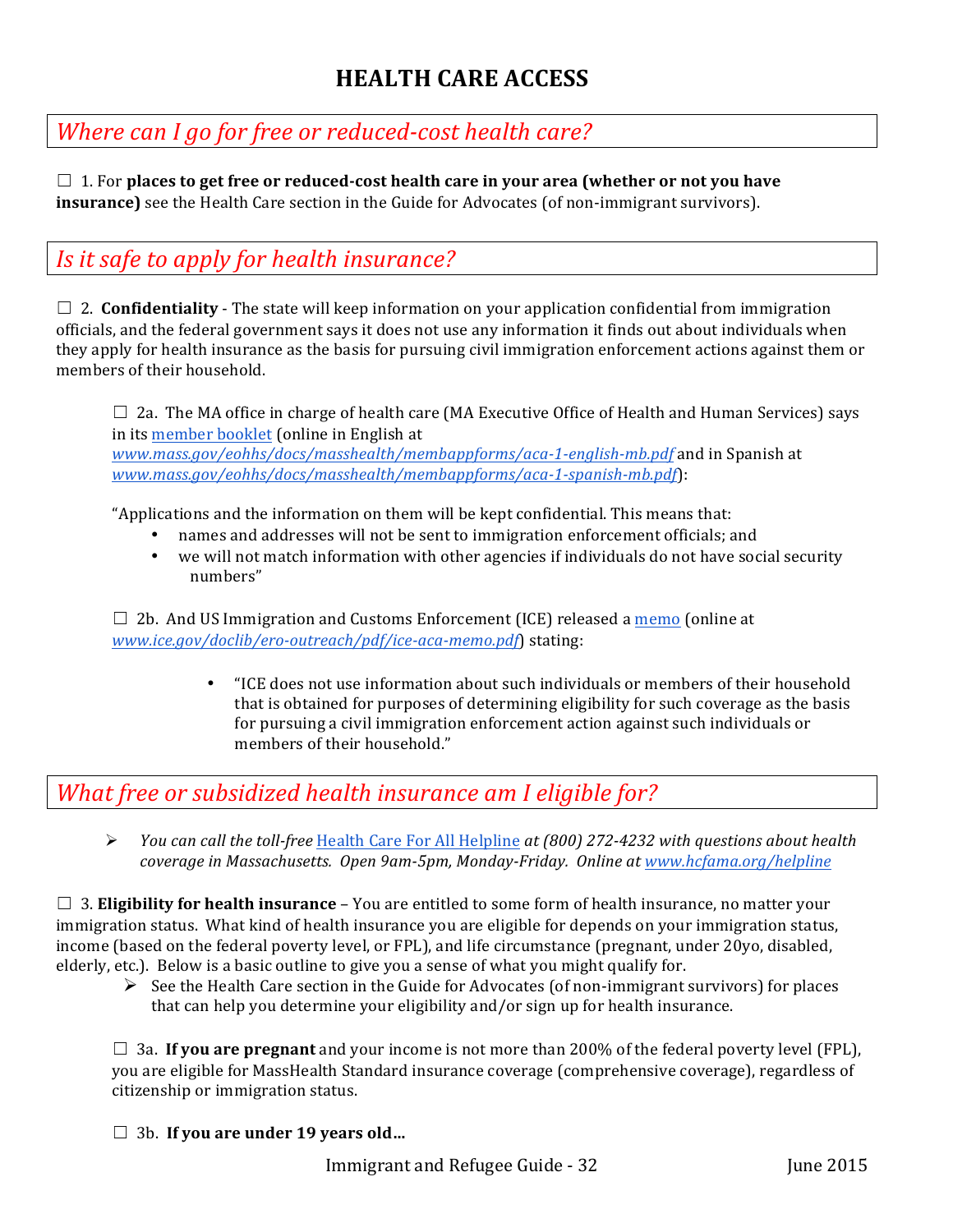$\Box$  3b-1. **….and lawfully present<sup>13</sup>**, and the income in your household is not more than 150% of the FPL, you could be eligible for MassHealth Standard insurance coverage (comprehensive coverage). There is no 5-year waiting period for children. Children do not need to have been lawfully present in the US for a certain amount of time to be eligible (meaning you do not have to meet the "5-year bar").

 $\Box$  3b-2. **…and nonqualified PRUCOL**<sup>14</sup>, and the income in your household is not more than 300% of the FPL, you could be eligible for MassHealth Family Assistance (health insurance with most of the services of MassHealth Standard).

 $\Box$  3b-3. **…and don't have eligible immigration status**, you may be eligible for MassHealth Limited (emergency services for those up to  $150\%$  of the FPL); Health Safety Net (medical visits and acute care for those up to  $400\%$  FPL); and/or the Children's Medical Security Program (primary and preventative medical and dental care).

#### □ 3c. If you are 19-20 years old...

 

 $\Box$  3c-1. **….and lawfully present**, and your income does not exceed 150% of the FPL, you are eligible for MassHealth Standard insurance coverage(comprehensive coverage). You do not have to have been lawfully present in the US for a certain amount of time to be eligible (meaning you do not have to meet the "5-yearbar").

 $\Box$  3c-2. **….and nonqualified PRUCOL**, and your income is not more than 150% FPL, you could be eligible for MassHealth Family Assistance (health insurance with most of the services of MassHealth Standard).

 $\Box$  3c-3. **…and don't have eligible immigration status**, you may be eligible for MassHealth Limited (emergency services for those up to 150% of the FPL); or HealthSafety Net (medical visits and acute care for those up to  $400\%$  FPL).

□ 3d. If you are not pregnant and you are more than 20 years old...

 $\Box$  3d-1. **….and you are a qualified alien and you meet the 5-year bar or are exempt from** the 5-year bar (this includes asylees, refugees, victims of trafficking, and others), and meet the income requirements, you may be eligible for MassHealth Standard (comprehensive coverage). 

 $\Box$  3d-2. **….and you are lawfully present or nonqualified PRUCOL**, and you are disabled or elderly with income up to 100% of FPL, you may be eligible for MassHealth Family Assistance (health insurance with most of the services of MassHealth Standard).

<sup>&</sup>lt;sup>13</sup> "Lawfully present" is a term that comes from the Affordable Care Act ('Obamacare'). As interpreted in Massachusetts, it is a *broader* category than "qualified alien" because it also includes people with temporary protected status, asylum applicants, those with deferred enforced departure (DED), and others. For a full list, see MLRI's Eligibilty of non-citizens for MassHealth 2014 at www.masslegalservices.org/system/files/library/MLRI's Summary of Immigrant Eligibility for Health Programs.pdf *(scroll down to Table 1 - Lawfully Present Non-Citizens).*

<sup>&</sup>lt;sup>14</sup> People who are "nonqualified PRUCOL" do not fit into any of the "lawfully present" categories described above (see *footnote above)* but are nevertheless eligible for certain benefits based on their citizenship situation. This includes people with an indefinite stay of deportation or indefinite voluntary departure, those who have been granted Deferred Action for *Childhood Arrivals* (DACA) or have a pending application for this status, any noncitizen living in the US with the knowledge and consent of the Department of Homeland Security, and others. For a full list, see MLRI's Eligibilty of non-citizens for *MassHealth 2014 at www.masslegalservices.org/system/files/library/MLRI's Summary of Immigrant Eligibility for Health Programs.pdf (scroll down to Table 2 - Non-qualified PRUCOL Non-Citizens).*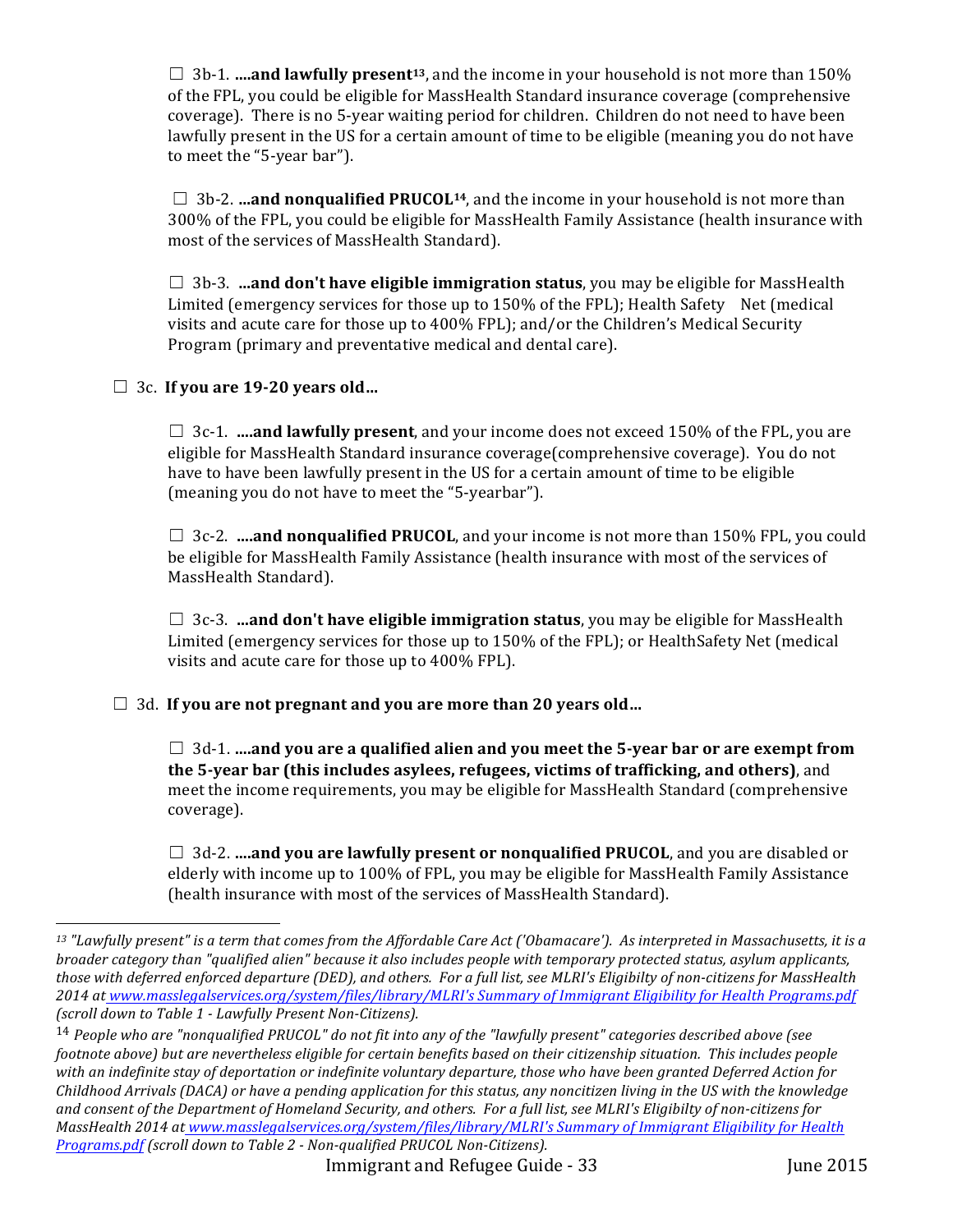$\Box$  3d-3.  $\ldots$  and don't have eligible immigration status, you may be eligible for MassHealth Limited (emergency services for those up to 150% of the FPL); or Health Safety Net (medical visits and acute care for those up to 400% FPL).

<span id="page-33-0"></span>*Where can I get help signing up for free or subsidized health insurance?* 

 $\Box$  4. For places that can help you sign up for free or subsidized health insurance in your area, see the Health Care section in the Guide for Advocates (of non-immigrant survivors)

*I* think I may have a state criminal record. How can I check? How will it affect *my* immigration application? Should I seal my records?

# **CRIMINAL OFFENDER RECORD INFORMATION (CORI)**

*If you had a state criminal case brought against you in MA (even if the case was dismissed or you were found not guilty*), it will be on your record. This can complicate the immigration application process.

 $\Box$  1. **Consult with a trusted attorney** (see Legal Resources section in this guide) if you have a criminal record. The "disposition" (which means the outcome) in the case has important consequences for your immigration application.

 $\Box$  1a. With some dispositions, you have to wait out a statutory period before you can be eligible to apply for citizenship or other immigration statuses.

 $\Box$  1b. With some dispositions, you will never be eligible for citizenship and so should not apply.

 $\Box$  1c. Some dispositions are immediately deportable.

 $\Box$  1d. Note, too, that convictions are defined differently for immigration purposes. If your case was dismissed without finding but there was an "admission of sufficient facts," that is considered a conviction for immigration purposes.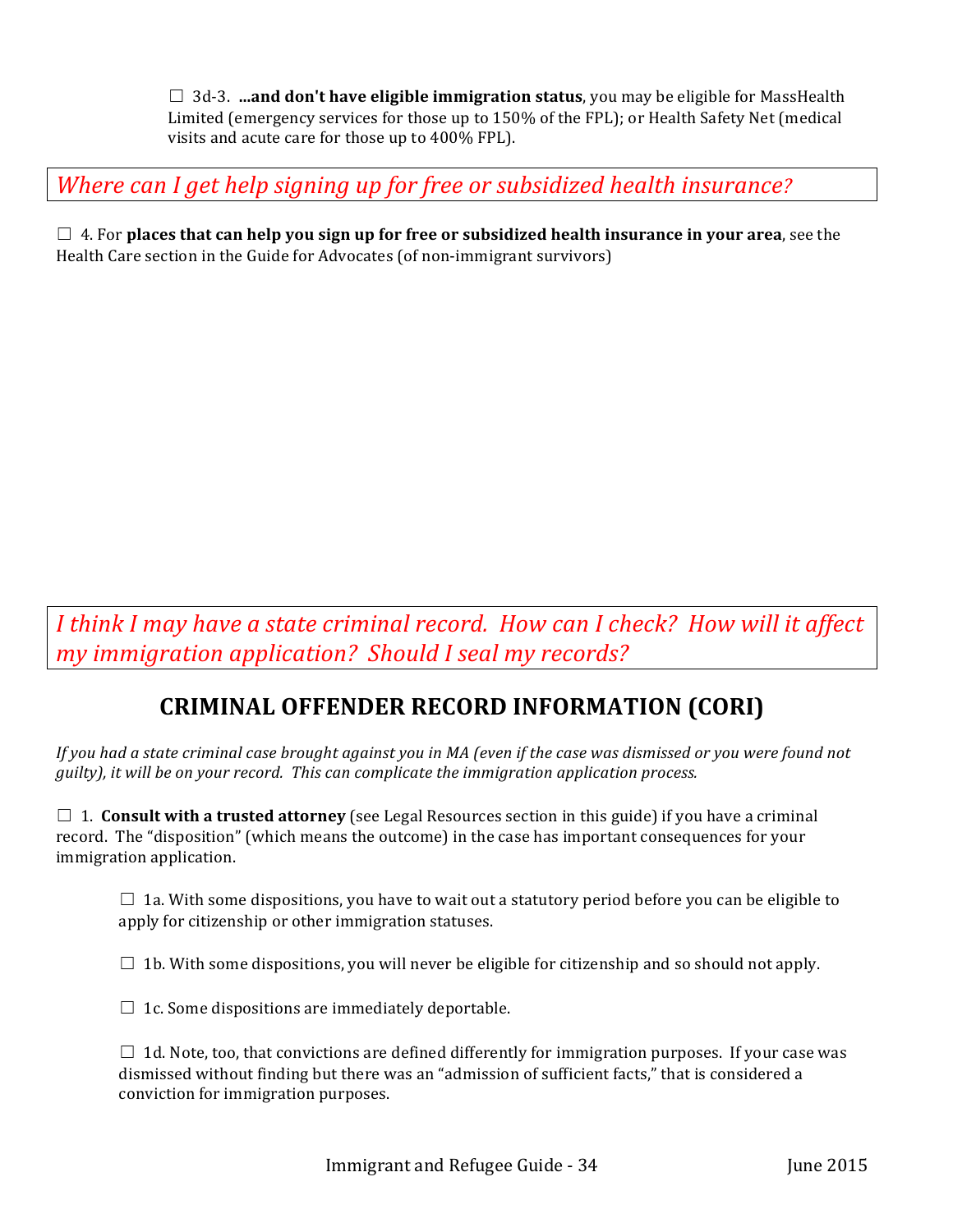$\Box$  2. **Get your CORI** - It is important to know your CORI for immigration purposes and in case there are mistakes on it. There is a \$25 fee, but you can get this fee waived if you file an affidavit of indigency.

- **►** You can get your CORI online at *https://icori.chs.state.ma.us/* or by mail using a CORI Personal Request Form (available online at *www.mass.gov/eopss* > Crime Prevention & Personal Safety > Background Check > CORI > scroll down to Requesting Criminal Records).
- $\triangleright$  The *Affidavit of Indigency* for getting your CORI request fee waived is available at *www.mass.gov/eopss/docs/chsb/affidavitofindigency.pdf*

 $\Box$  2a. If you **do not have a Social Security number (SSN)**, but you would like to get your CORI, you can enter 000-00-0000.

 $\Box$  3. **Sealing your records** - Sealing your CORI records will not eliminate the records for immigration purposes. But it will make it so they do not show up on most employment or housing rental background checks. For more information, see the CORI section in the Guide for Advocates (of non-immigrant survivors).

□ 3a. If you choose to seal your records, **make sure you first get <u>certified copies</u> of all records**. You will need copies of them for your immigration application. Once they are sealed, it is a hassle to retrieve these records (you might have to go to each court where a record is sealed and ask the judge to unseal the case).

 $\Box$  4. Different CORI rights for immigration than for employment - When asked about your records once they are sealed, you have a right to say "I have no record" for employment inquiries, BUT NOT FOR IMMIGRATION PURPOSES. Not telling immigration authorities about your criminal record, even if it is sealed, may result in allegations of fraud or misrepresentation.

 $\Box$  4a. **Homeland Security can do a background check** on you without your having to give permission, and may have access to all your records, whether or not they have been sealed.

 $\Box$  5. **Know your other CORI rights**! You have the right to get a copy of your own CORI; You have the right to get mistakes on your CORI fixed; No one can ask you to get your own copy of your CORI for him or her; You have a right to know who got copies of your CORI. You also have CORI rights in jobs and housing searches! For more information on your CORI rights, see the CORI section in the Guide for Advocates (of non-immigrant survivors) or visit www.masslegalhelp.org/cori/your-rights.).